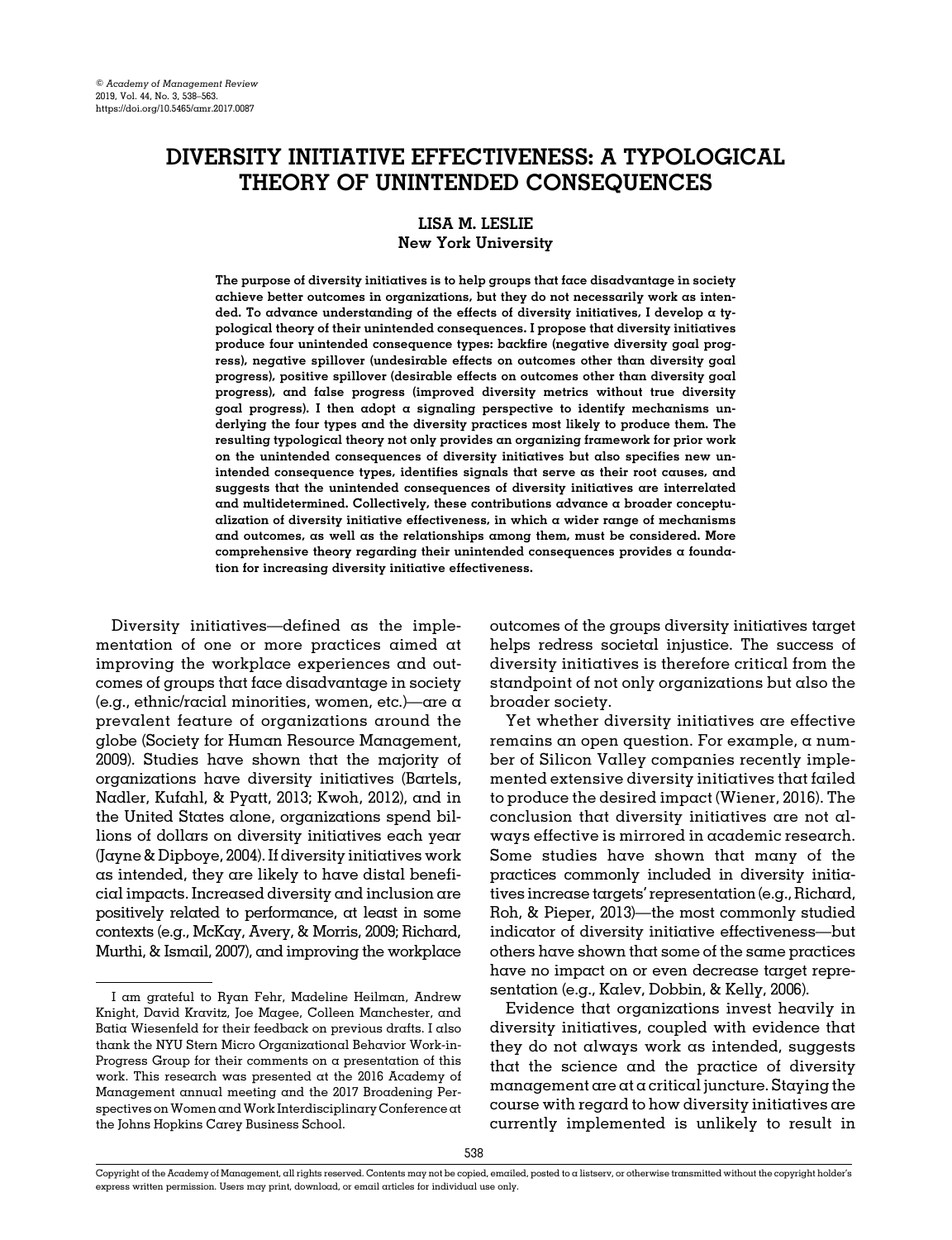substantial progress toward diversity goals. New theories that deepen our understanding of the effects of diversity initiatives are needed as a first step in developing strategies for increasing their effectiveness.

Abundant theory exists on whether, why, and when diversity initiatives work as intended (e.g., [Kalev et al., 2006](#page-23-0); [Konrad & Linnehan, 1995a;](#page-23-0) [Nishii, Khattab, Shemla,](#page-24-0) & [Paluch, 2018\)](#page-24-0). Yet, at times, diversity initiatives not only fail to produce the intended consequences (e.g., no effect on target representation) but produce unintended consequences instead (e.g., decreased target representation; [Dobbin, Schrage, & Kalev, 2015;](#page-22-0) [Kalev](#page-23-0) [et al., 2006\)](#page-23-0). The mechanisms that explain why diversity initiatives produce intended versus unintended consequences are likely distinct. Theory building dedicated to understanding the unintended consequences of diversity initiatives is therefore needed to fully understand their impacts.

Scholars have indeed provided some insight into the unintended consequences of diversity initiatives. For example, prior theory and evidence indicate that diversity initiatives increase negative evaluations of targets (e.g., [Duguid & Thomas-](#page-22-0)[Hunt, 2015;](#page-22-0) [Heilman, 1994](#page-23-0)) and negative attitudes among nontargets (e.g., [Lowery, Unzueta, Knowles,](#page-24-0) & [Goff, 2006; Plaut, Garnett, Buffardi, & Sanchez-](#page-24-0)[Burks, 2011](#page-24-0)), and these reactions to diversity initiatives have been invoked as explanations for why diversity initiatives at times decrease target representation [\(Dobbin et al., 2015](#page-22-0); [Kalev et al.,](#page-23-0) [2006](#page-23-0)). Yet extant work on the unintended consequences of diversity initiatives has developed in a fragmented and piecemeal fashion, resulting in a number of unanswered questions.

Specifically, prior studies have often focused on a single unintended outcome, such as negative evaluations of targets ([Duguid](#page-22-0) & [Thomas-](#page-22-0)[Hunt, 2015](#page-22-0)), negative nontarget attitudes [\(Lowery](#page-24-0) [et al., 2006\)](#page-24-0), or decreased target representation ([Dobbin et al., 2015\)](#page-22-0). Because more comprehensive attempts at theory building are lacking, it is unclear whether prior work has uncovered the full spectrum or only a subset of the unintended consequences of diversity initiatives. Moreover, the tendency to study different unintended consequences in isolation implicitly suggests that they are independent. Scholars have given little attention to understanding whether different unintended consequences are indeed distinct or whether they are interrelated such that efforts to prevent one unintended consequence have

implications for the likelihood of others. Similarly, it is not uncommon for studies to investigate the unintended consequences of  $\alpha$  single diversity practice or small subset of diversity practices (e.g., [Leslie, Mayer,](#page-24-0) & [Kravitz, 2014; Plaut et al.,](#page-24-0) [2011](#page-24-0)), which gives the impression that different practices have idiosyncratic effects. Limited theory has addressed whether diversity practices produce unique unintended consequences or whether there is a common set of unintended consequences produced by different practices (for exceptions see [Dobbin et al., 2015](#page-22-0), and [Kalev](#page-23-0) [et al., 2006](#page-23-0)). Extant theory does not provide answers to these questions, which suggests that understanding of the unintended consequences of diversity initiatives is underspecified.

To advance understanding of the effects of diversity initiatives, I develop broader, more comprehensive theory regarding their unintended consequences. The unintended consequences of any change initiative can only be defined in relation to its intended consequences [\(Merton,](#page-24-0) [1936](#page-24-0)). I therefore begin by defining the intended consequences of diversity initiatives as positive progress toward one or more of three diversity goals—increased target representation, reduced gaps in career success between targets and nontargets, and increased target inclusion—and reviewing existing work on whether diversity initiatives work as intended. Implicit in this definition is  $\alpha$  key boundary condition of my theorizing: I assume that leaders adopt diversity initiatives because they want to improve targets' outcomes and implement them substantively. As a result, situations in which leaders adopt and implement diversity initiatives as mere window dressing (i.e., symbolically rather than substantively; [Edelman, 1992\)](#page-22-0) fall outside the scope of my theorizing. When implemented as window dressing, it is unsurprising that diversity initiatives do not result in positive progress toward diversity goals. I focus on the more surprising situations in which diversity initiatives are motivated by good intentions but nevertheless fail to work as intended.

Defining the intended consequence of diversity initiatives as positive diversity goal progress implies that their unintended consequences include any other effects they produce. Using this definition, I propose a typology of four unintended consequences: backfire (i.e., negative diversity goal progress), negative spillover (i.e., undesirable effects on outcomes other than diversity goal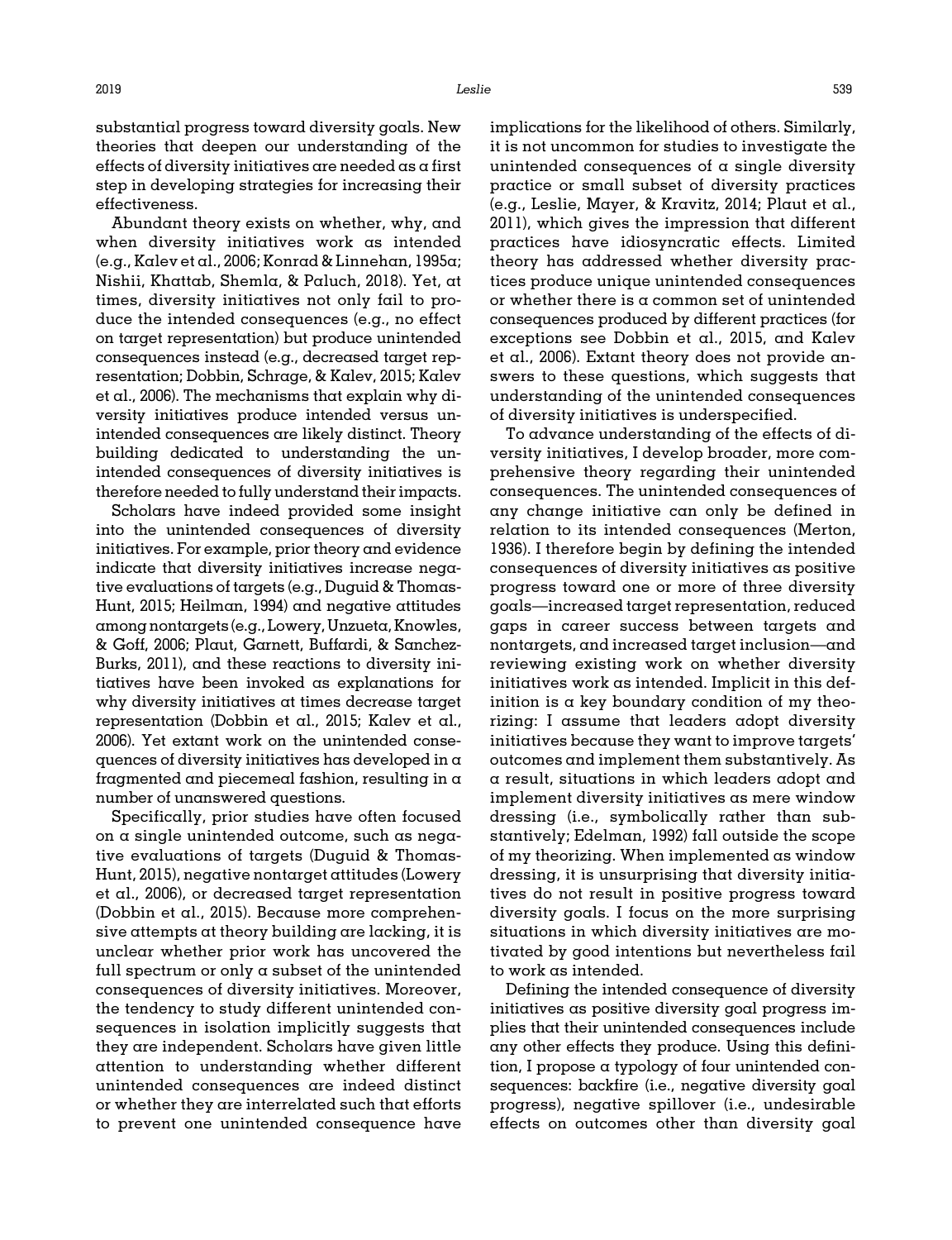progress), positive spillover (i.e., desirable effects on outcomes other than diversity goal progress), and false progress (i.e., improved diversity metrics without true diversity goal progress). The typology includes unintended consequences documented in the diversity literature as well as those documented in other literatures but poorly understood in the context of diversity initiatives. To provide insight into mechanisms that drive the four unintended consequence types, I adopt a signaling perspective on the effects of organizational initiatives (e.g., [Bowen](#page-21-0) [& Ostroff, 2004](#page-21-0)). I propose that individuals interpret diversity initiatives as signals regarding what an organization is like and that these signals are a root cause of unintended consequences. Central to my theorizing is the idea that individuals often interpret and react to diversity initiatives in ways that are disconnected from leaders' intentions.

The signaling effects I identify are general; they capture common interpretations of and reactions to diversity initiatives. Yet all diversity initiatives are unlikely to be interpreted in the same way by all individuals. Rather, there is considerable variability in how diversity initiatives are implemented (e.g., [Kulik](#page-23-0) & [Roberson,](#page-23-0) [2008](#page-23-0)), which may affect individuals' interpretations and reactions. There is also considerable variability in how individuals interpret and react to the same initiative (e.g., [Lowery et al., 2006](#page-24-0)). I propose that the specific practices included in a diversity initiative—a commonly studied dimension along which diversity initiative implementation varies (e.g., [Kalev et al., 2006\)](#page-23-0)—is one factor that affects the strength of the signals it sends and, thus, the likelihood of unintended consequences. I also discuss other situational and individual-difference moderators as avenues for future work.

The typological theory offers a number of contributions. I provide an organizing framework for prior work by categorizing documented unintended consequences of diversity initiatives into one of two types (i.e., backfire and negative spillover). I also advance theory regarding two unintended consequences that have been poorly understood to date (i.e., positive spillover and false progress). In addition, I build on prior work by identifying signals that serve as root causes of all four unintended consequence types. Doing so suggests that the unintended consequences of diversity initiatives are both interrelated (i.e., the same signal leads to different unintended consequences) and multidetermined (i.e., different signals lead to the same unintended consequence) and, thus, operate in more complex ways than prior theory can account for. Collectively, these contributions advance a broader conceptualization of diversity initiative effectiveness, in which a wider range of mechanisms and outcomes, as well as the relationships among them, must be considered. I also propose that the specific practices included in a diversity initiative moderate the strength of the signals it sends and the likelihood of different unintended consequences. At the same time, the typological theory indicates that there are more commonalities in the unintended effects of different diversity practices than prior theory would suggest. Finally, by advancing more comprehensive theory regarding their unintended consequences, I provide  $\alpha$  foundation for identifying new strategies for increasing diversity initiative effectiveness.

# INTENDED CONSEQUENCES OF DIVERSITY INITIATIVES

Building theory regarding the unintended consequences of diversity initiatives requires first defining diversity initiatives and their intended consequences. I define diversity initiatives as the implementation of one or more practices aimed at improving the workplace experiences and outcomes of groups that face disadvantage in both organizations and the broader society ([Kalev](#page-23-0) [et al., 2006; Kulik & Roberson, 2008;](#page-23-0) [Nishii et al.,](#page-24-0) [2018](#page-24-0)). Diversity initiatives tend to target ethnic/ racial minorities and women but can target other disadvantaged groups (e.g., individuals with disabilities, immigrants, low-socioeconomicstatus individuals, sexual orientation minorities, etc.; [Society for Human Resource Management,](#page-25-0) [2009\)](#page-25-0). Some scholars have suggested that the targets of diversity initiatives have broadened such that diversity initiatives include efforts to increase diversity in characteristics not linked to disadvantage (e.g., diversity in attitudes or communication styles; [Edelman, Fuller,](#page-22-0) [& Mara-Drita, 2001](#page-22-0)). Nevertheless, defining the targets of diversity initiatives as members of disadvantaged groups is consistent with the original intent of diversity initiatives and the groups they continue to target most often (e.g., [Kulik](#page-23-0) [& Roberson, 2008;](#page-23-0) [Society for](#page-25-0) [Human Resource Management, 2009](#page-25-0)).

Diversity initiatives are intended to improve targets' experiences and outcomes on three dimensions. Targets tend to be underrepresented,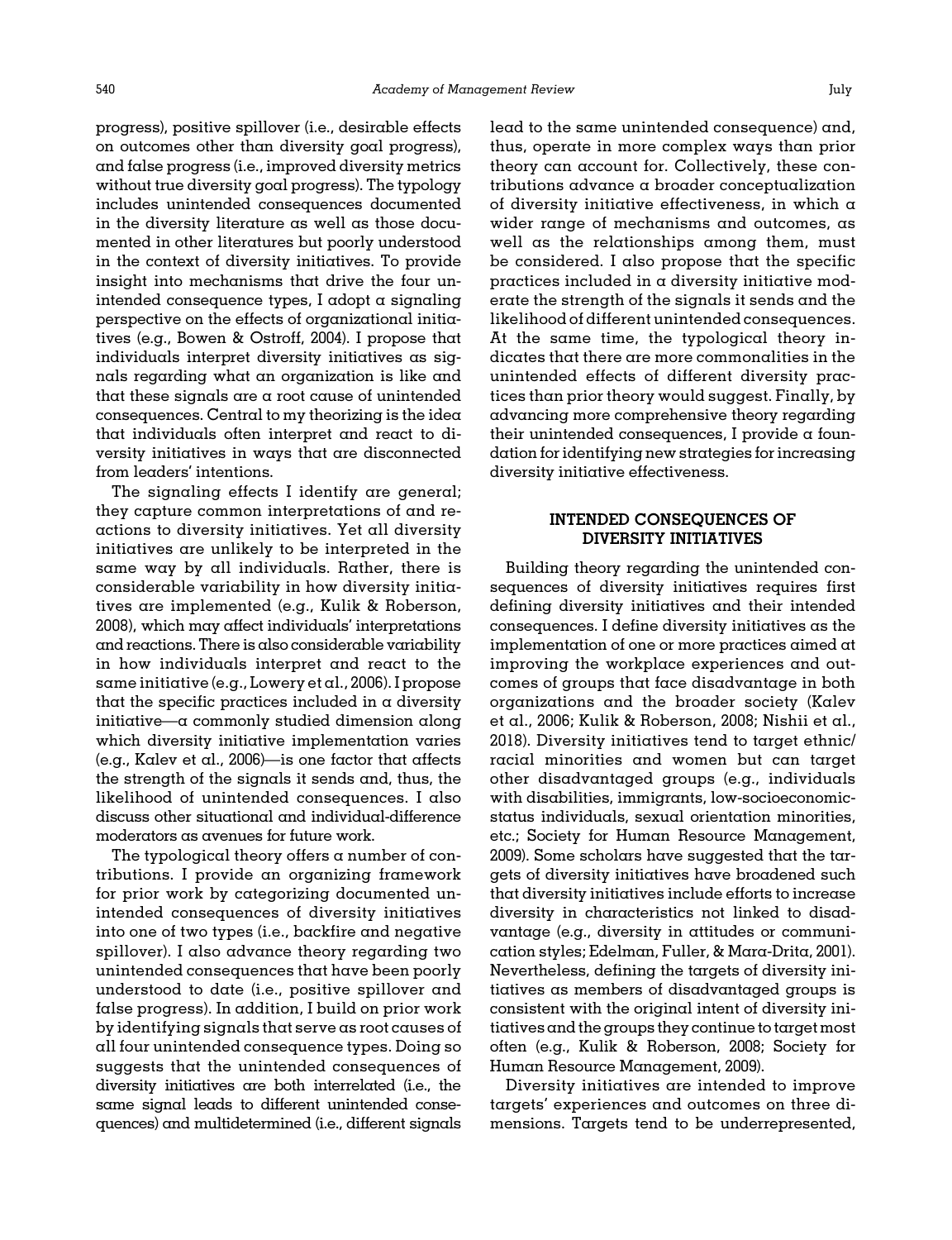particularly in high-level positions (e.g., [Bertrand](#page-21-0) & [Hallock, 2001\)](#page-21-0); to achieve lower levels of career success than nontargets (e.g., lower pay; [Joshi,](#page-23-0) [Son, & Roh, 2015](#page-23-0)); and to be excluded and devalued in everyday interactions (e.g., [Mor Barak,](#page-24-0) [Cherin,](#page-24-0) [& Berkman, 1998\)](#page-24-0). The intended consequences of diversity initiatives therefore include progress toward one or more of three diversity goals: increased representation of targets, reduced gaps in career success between targets and nontargets, and increased inclusion of targets (i.e., perceptions that they are well integrated and valued in an organization; [Nishii, 2013](#page-24-0); [Shore](#page-25-0) [et al., 2011\)](#page-25-0). Consistent with this definition, prior work on the intended consequences of diversity initiatives has focused on increased representation (e.g., [Nishii et al., 2018](#page-24-0)) and, to a lesser extent, reduced career gaps(e.g., [Huffman, King, & Reichelt,](#page-23-0) [2017\)](#page-23-0) and increased inclusion (e.g., [Herdman &](#page-23-0) [McMillan-Capehart, 2010](#page-23-0)) as the outcomes of interest.

Diversity initiatives share the common goal of diversity goal progress but vary in aspects of their implementation, such as the specific practices they include ([Kulik & Roberson, 2008](#page-23-0)). Scholars have organized common diversity practices which also have been referred to as diversity programs, equal employment opportunity (EEO) structures, and affirmative action (AA) structures into three categories, each of which is intended to facilitate diversity goal progress through a different mechanism [\(Kalev et al., 2006; Konrad &](#page-23-0) [Linnehan, 1995a](#page-23-0); [Richard et al., 2013;](#page-24-0) see [Table 1](#page-4-0) and Figure  $1$ ).<sup>1</sup>

Early work differentiated nondiscrimination diversity practices and resource diversity practices [\(Konrad & Linnehan, 1995a](#page-23-0)). Nondiscrimination practices, also referred to as identity-blind and EEO practices, are intended to facilitate diversity goal progress by ensuring that decision making (e.g., hiring, promotions, allocating desirable assignments) is based on qualifications and abilities, not demographics ([Konrad & Linnehan, 1995a;](#page-23-0) [Kovach, Kravitz, & Hughes, 2004](#page-23-0)). Example nondiscrimination practices include diversity training to avoid implicit biases and name-blinding applications to conceal demographic characteristics.

In contrast, resource practices, also referred to as identity-conscious, opportunity-based, and preferential treatment practices, are intended to facilitate diversity goal progress by providing targets with additional support and opportunities [\(Konrad & Linnehan, 1995a](#page-23-0); [Richard et al.,](#page-24-0) [2013](#page-24-0)). Example resource practices include diversity mentoring and sponsorship programs that provide targets with access to social support and career advice and targeted recruitment practices that provide targets with information about job opportunities.

More recently, scholars have identified accountability practices, also referred to as responsibility practices, as a third category of diversity practices that are intended to facilitate diversity goal progress by increasing responsibility for and monitoring of diversity outcomes ([Kalev et](#page-23-0) al., 2006; [Richard et al.,](#page-24-0) [2013\)](#page-24-0). Whereas nondiscrimination and resource practices focus on the means used to achieve diversity goal progress, accountability practices focus on the end of diversity goal progress itself. Example accountability practices include appointing a chief diversity officer and including diversity as a criterion in managers' performance evaluations.

Scholars have investigated whether different diversity practices work as intended, most often focusing on reduced discrimination as the mechanism of interest and increased target representation as the outcome of interest ([Nishii et al.,](#page-24-0) [2018\)](#page-24-0). Yet findings are contradictory. For example, diversity performance evaluations are associated with increased racial diversity [\(Richard et al.,](#page-24-0) [2013\)](#page-24-0) but also decreased representation of Black men ([Kalev et al., 2006](#page-23-0)). Likewise, diversity networking groups are associated with increased representation of women [\(Kalev et al., 2006](#page-23-0)) and racial diversity ([Richard et al., 2013](#page-24-0)) but also decreased representation of Black men ([Kalev et al.,](#page-23-0) [2006](#page-23-0)). Even more puzzling is evidence that diversity training is associated with decreased discrimination against targets ([Bezrukova, Spell, Perry, & Jehn,](#page-21-0) [2016](#page-21-0)) but also decreased representation of targets ([Kalev et al., 2006\)](#page-23-0). Conversely, AA statements are associated with increased discrimination against targets [\(Heilman, 1994\)](#page-23-0) but also increased representation of targets ([Kalev et al., 2006\)](#page-23-0). These findings contradict extant theory; practices that decrease discrimination should increase representation, and vice versa (see [Figure 1](#page-5-0)).

Contradictory findings may stem from statistical artifacts or use of varying research methodologies across studies. Yet they are also suggestive

<sup>&</sup>lt;sup>1</sup>The practices studied in the EEO/AA literature and in the diversity literature overlap largely, if not entirely (e.g., [Edelman et al., 2001;](#page-22-0) [Kelly & Dobbin, 1998](#page-23-0); [Kulik & Roberson,](#page-23-0) [2008\)](#page-23-0). I use the term diversity practices as a general term that encompasses practices studied in both literatures.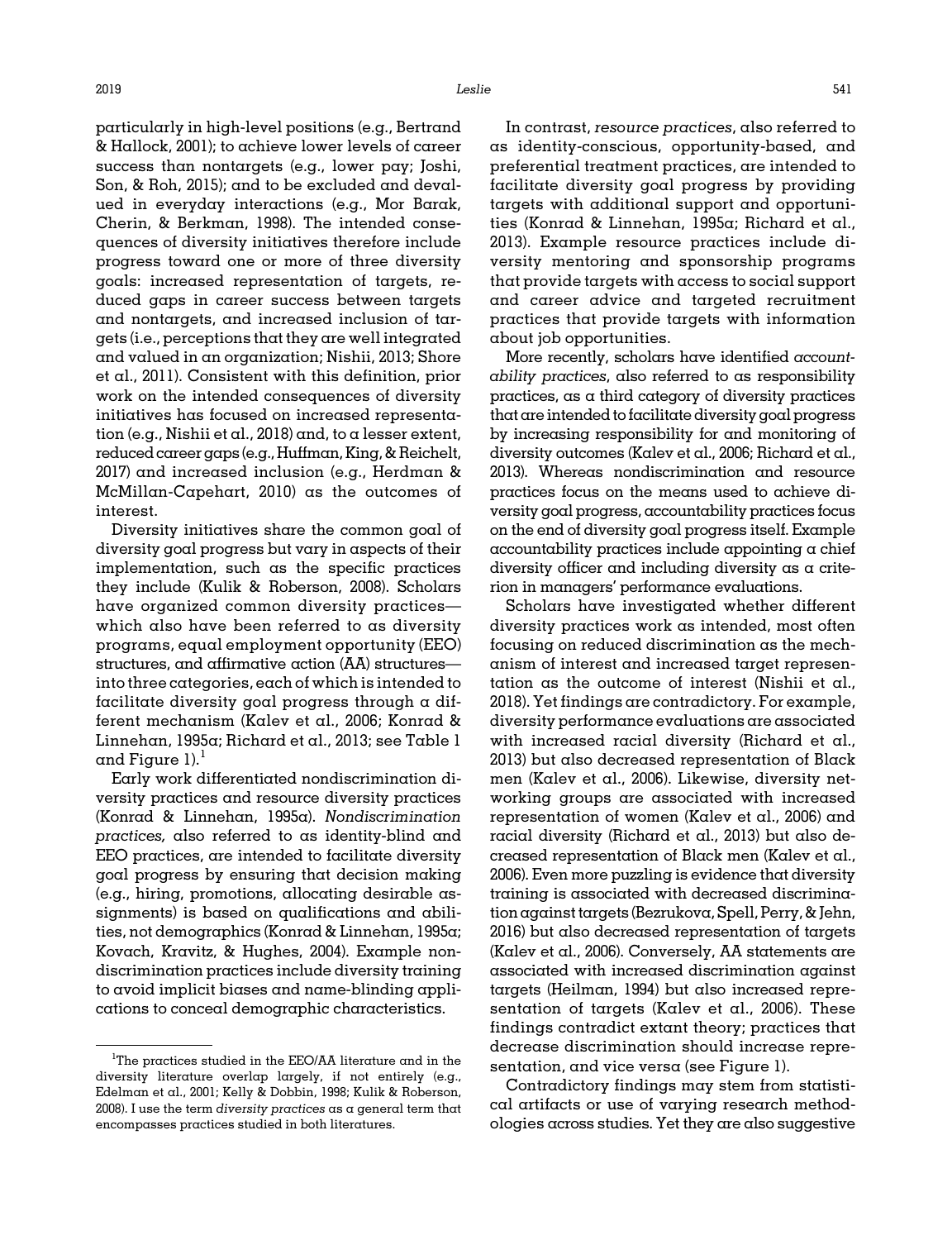# TABLE 1 Categories of Diversity Practices

<span id="page-4-0"></span>

| Practice                          | Description                                                                                                                                                                                                                                                                                                                                                                                                                      |
|-----------------------------------|----------------------------------------------------------------------------------------------------------------------------------------------------------------------------------------------------------------------------------------------------------------------------------------------------------------------------------------------------------------------------------------------------------------------------------|
| Nondiscrimination practices       |                                                                                                                                                                                                                                                                                                                                                                                                                                  |
| Merit-based decision making       | Ensuring that decision making is based on qualifications and abilities, not<br>demographics. Examples include use of tests or other objective tools in<br>hiring, use of performance evaluations to determine pay and promotions,<br>and name-blinding applications to conceal demographic information.                                                                                                                          |
| Diversity training                | Educating employees about bias and disadvantages faced by targets and<br>providing strategies for preventing bias from resulting in discrimination.<br>Diversity training is often focused on preventing discrimination and,<br>thus, is best categorized as a nondiscrimination practice. Training that<br>educates managers on how to provide additional resources to targets is<br>better categorized as a resource practice. |
| Resource practices                |                                                                                                                                                                                                                                                                                                                                                                                                                                  |
| Preferential treatment            | Giving an advantage to targets in decision making. Examples include<br>hiring/promoting targets over more qualified (i.e., strong preferential<br>treatment) or equally qualified (i.e., tiebreak) nontargets. Preferential<br>treatment is illegal in the United States, unless mandated by a court as a<br>temporary remedy for past discrimination (Kovach et al., 2004).                                                     |
| Targeted recruitment              | Increasing access to and the attractiveness of jobs and promotion<br>opportunities among targets. Examples include advertising jobs with<br>target group associations and using targets in recruitment materials or as<br>recruiters.                                                                                                                                                                                            |
| Diversity statements              | Increasing the attractiveness of an organization to targets by including $\alpha$<br>statement that an organization is an AA employer or that diversity is<br>valued (e.g., in job ads, on a website, etc.).                                                                                                                                                                                                                     |
| Targeted training                 | Providing targets with additional training (e.g., managerial skills) to<br>increase their likelihood of being hired or promoted.                                                                                                                                                                                                                                                                                                 |
| Diversity networking groups       | Increasing targets' access to and support from one another. Examples<br>include employee affinity groups (also referred to as employee resource<br>groups) and paying for targets to belong to professional associations<br>designed for members of their group.                                                                                                                                                                 |
| Diversity mentoring programs      | Increasing targets' access to powerful others. Examples include formal<br>mentoring and career sponsorship programs for targets.                                                                                                                                                                                                                                                                                                 |
| Accountability practices          |                                                                                                                                                                                                                                                                                                                                                                                                                                  |
| Diversity plans                   | Setting diversity goals (e.g., increasing representation, reducing career<br>gaps, improving survey-based inclusion scores) and monitoring progress<br>toward those goals. Examples include setting aspirational numbers (e.g.,<br>for target representation) an organization hopes to meet or establishing<br>quotas that are strictly enforced.                                                                                |
| Diversity performance evaluations | Evaluating managers' performance in terms of helping the organization<br>meet diversity goals. Examples include offering $\alpha$ bonus to managers if<br>they hire or promote targets.                                                                                                                                                                                                                                          |
| Diversity positions               | Appointing a person or persons within the organization who is responsible<br>for overseeing the organization's diversity efforts, either temporarily or<br>permanently. Examples include appointing a chief diversity officer or AA<br>officer and establishing a diversity department, committee, or task force.                                                                                                                |
| Grievance systems                 | Establishing a system through which individuals can report instances of<br>discrimination and other events that inhibit progress toward diversity<br>goαls.                                                                                                                                                                                                                                                                      |

Note: The three categories of diversity practices are consistent with those identified in prior work; although the labels used for each category vary, large-scale studies tend to categorize diversity practices in ways that are consistent with this taxonomy (e.g., [Kalev et al., 2006](#page-23-0); [Konrad & Linnehan, 1995a](#page-23-0); [Richard et al., 2013\)](#page-24-0). Yet scholars at times place the same practice in different categories. In particular, [Richard and colleagues \(2013\)](#page-24-0) categorized diversity performance evaluations as an accountability practice, whereas [Kalev and colleagues \(2006\)](#page-23-0) categorized this practice as a nondiscrimination (i.e., bias reduction) practice. Diversity performance evaluations hold managers accountable for diversity goal progress, regardless of whether progress is achieved through nondiscrimination or the provision of additional resources. Thus, consistent with Richard and colleagues, I categorize diversity performance evaluations as an accountability practice.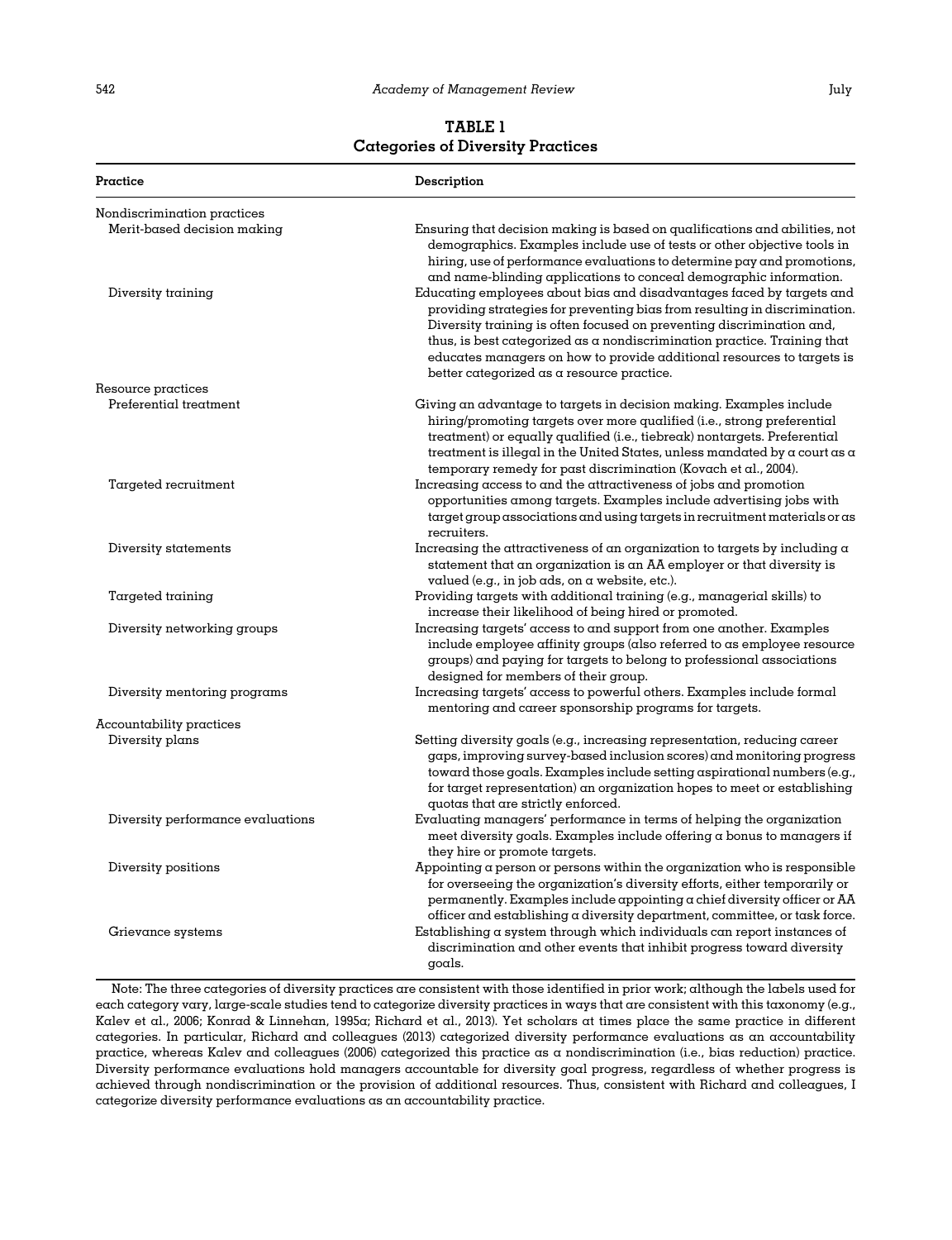

<span id="page-5-0"></span>

that existing theory on the intended consequences of diversity initiatives cannot fully account for their effects. Rather, diversity initiatives may operate through additional mechanisms that produce unintended consequences.

# UNINTENDED CONSEQUENCES OF DIVERSITY INITIATIVES

Unintended consequences are defined as unforeseen outcomes of efforts to create change in complex social systems [\(Merton, 1936\)](#page-24-0). The academic study of unintended consequences began with sociologist Robert [Merton \(1936\),](#page-24-0) who observed that change initiatives rarely occur in a psychological or social vacuum. Rather, they take place in complex social systems comprising interdependent entities, which makes their impacts difficult to predict. As a result, unintended consequences are a near inevitability of efforts to create change in organizations and societies, and they have

been documented as a result of any number of change initiatives (e.g., [Buchanan](#page-22-0) [& Stubblebine,](#page-22-0) [1962](#page-22-0); [Campbell, 1979; Coase, 1960](#page-22-0); [Kerr, 1975;](#page-23-0) [Portes, 2000\)](#page-24-0). The notion that diversity initiatives produce unintended consequences is therefore unsurprising.

## A Typology of Unintended Consequences

The intended consequence of diversity initiatives is positive diversity goal progress, which indicates that their unintended consequences include any other effects they produce [\(Merton,](#page-24-0) [1936](#page-24-0)). I propose that diversity initiatives produce four unintended consequence types—backfire, negative spillover, positive spillover, and false progress—that are differentiated by two dimensions: whether the intended or an unintended outcome is affected and whether the effect is undesirable or desirable in direction (see [Figure 2\)](#page-6-0). I derive this typology by categorizing documented unintended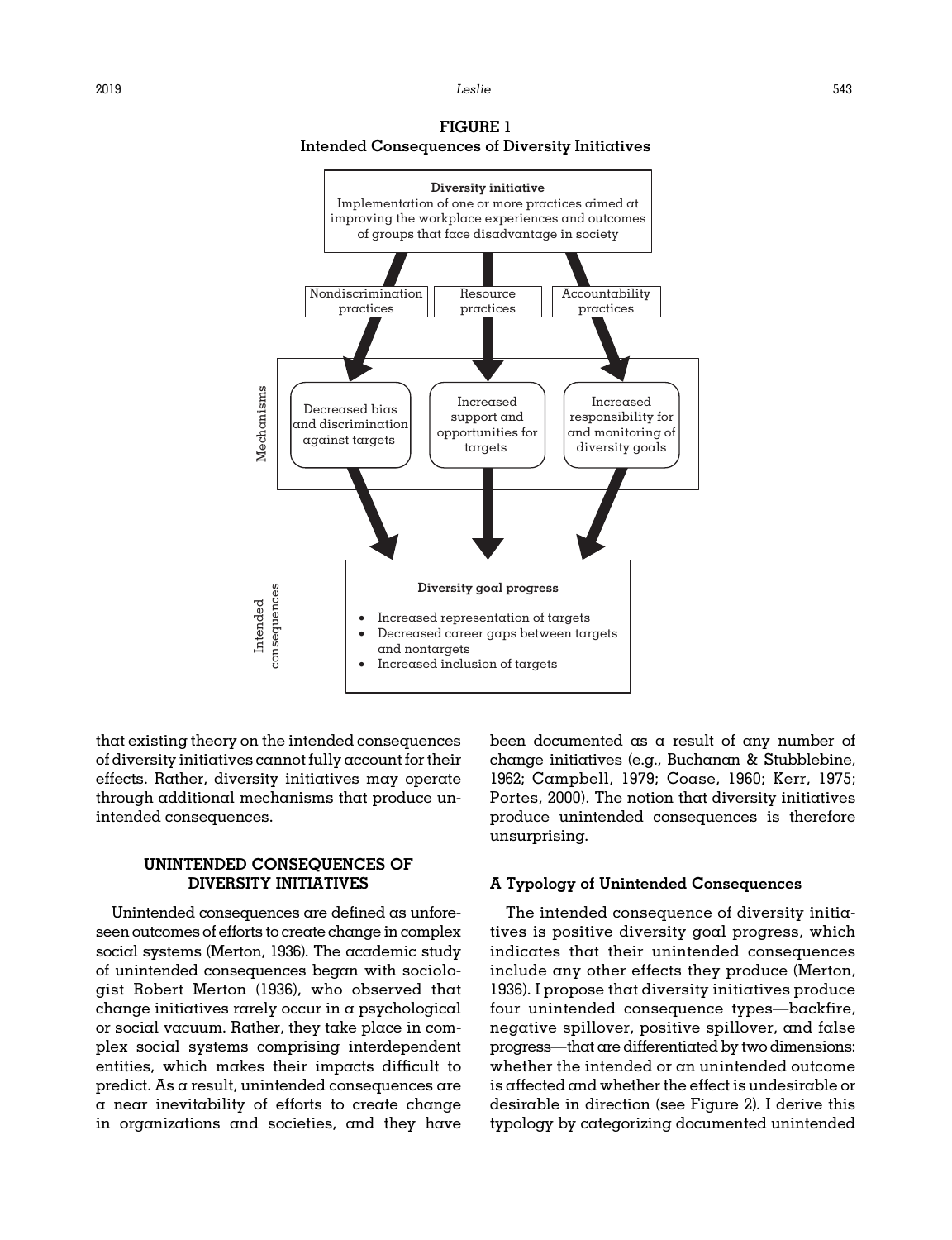<span id="page-6-0"></span>

|               | The intended outcome is affected                    | An unintended outcome is affected                    |
|---------------|-----------------------------------------------------|------------------------------------------------------|
|               | Backfire                                            | Negative spillover                                   |
| Direction of  | A diversity initiative affects the intended outcome | A diversity initiative affects an outcome other than |
| the effect is | (i.e., diversity goal progress) but does so in an   | the intended outcome (i.e., any outcome other than   |
| undesirable   | undesirable direction instead of in the intended    | diversity goal progress) in an undesirable direction |
|               | desirable direction (e.g., decreased target         | (e.g., decreased nontarget engagement)               |
|               | representation)                                     |                                                      |
|               | False progress                                      | Positive spillover                                   |
|               | A diversity initiative affects the metrics used to  | A diversity initiative affects an outcome other than |
| Direction of  | assess the intended outcome (i.e., diversity goal   | the intended outcome (i.e., any outcome other than   |
| the effect is | progress) in the intended desirable direction,      | diversity goal progress) in a desirable direction    |
| desirable     | without creating true change (e.g., improved target | (e.g., increased nontarget engagement, increased     |
|               | representation in management achieved by            | ethical behavior not tied to diversity issues)       |
|               | reclassifying existing employees)                   |                                                      |

FIGURE 2 A Typology of the Unintended Consequences of Diversity Initiatives

Note: The four unintended consequences are defined and differentiated by crossing two dimensions: the direction of the effect (i.e., desirable versus undesirable) and the outcome affected (i.e., intended versus unintended).

consequences of diversity initiatives into one of two types, and also including two additional types that have been documented in the broader literature on unintended consequences but are poorly understood in the context of diversity initiatives.

Documented unintended effects of diversity initiatives can be categorized as contributing to one of two undesirable unintended consequences, differentiated by whether the intended or an unintended outcome is affected. Specifically, backfire occurs if a diversity initiative affects the intended outcome—diversity goal progress—in an undesirable direction instead of the intended desirable direction (i.e., decreased representation and inclusion of targets, increased career gaps). Prior work has documented mechanisms that contribute to backfire. A variety of diversity practices (e.g., diversity training, preferential treatment, diversity and AA statements) increase negative evaluations of targets, among both nontargets and targets themselves ([Brown,](#page-22-0) [Charnsangavej, Keough, Newman,](#page-22-0) & [Rentfrow,](#page-22-0) [2000; Duguid](#page-22-0) & [Thomas-Hunt, 2015](#page-22-0); [Heilman,](#page-23-0) [1994; Heilman](#page-23-0) [& Welle, 2006;](#page-23-0) [Leslie et al., 2014\)](#page-24-0). Negative evaluations of targets provide an explanation for evidence that diversity practices

(e.g., diversity training, diversity networking groups, diversity performance evaluations) at times decrease target representation [\(Dobbin et al., 2015;](#page-22-0) [Kalev et al., 2006\)](#page-23-0).

Alternatively, negative spillover occurs if a diversity initiative affects an unintended outcome (i.e., any outcome other than diversity goal progress) in an undesirable direction. Negative spillover encompasses prior evidence that diversity initiatives, although intended to help targets, also evoke negative reactions among nontargets; a number of diversity practices (e.g., diversity and AA statements, preferential treatment) increase negative attitudes toward and perceptions of organizations that implement them among nontargets [\(Dover, Major, & Kaiser, 2016;](#page-22-0) [Heilman,](#page-23-0) [Battle, Keller, & Lee, 1998; James, Brief, Dietz,](#page-23-0) & [Cohen, 2001](#page-23-0); [Lowery et al., 2006](#page-24-0); [Plaut et al., 2011;](#page-24-0) [Shteynberg, Leslie, Knight,](#page-25-0) & [Mayer, 2011\)](#page-25-0).

Although documented unintended consequences of diversity initiatives are uniformly undesirable, change initiatives also produce consequences that, although unintended, are desirable [\(Merton, 1936](#page-24-0)). Consistent with this idea, I propose that diversity initiatives produce two unintended consequences that are desirable in direction and differentiated by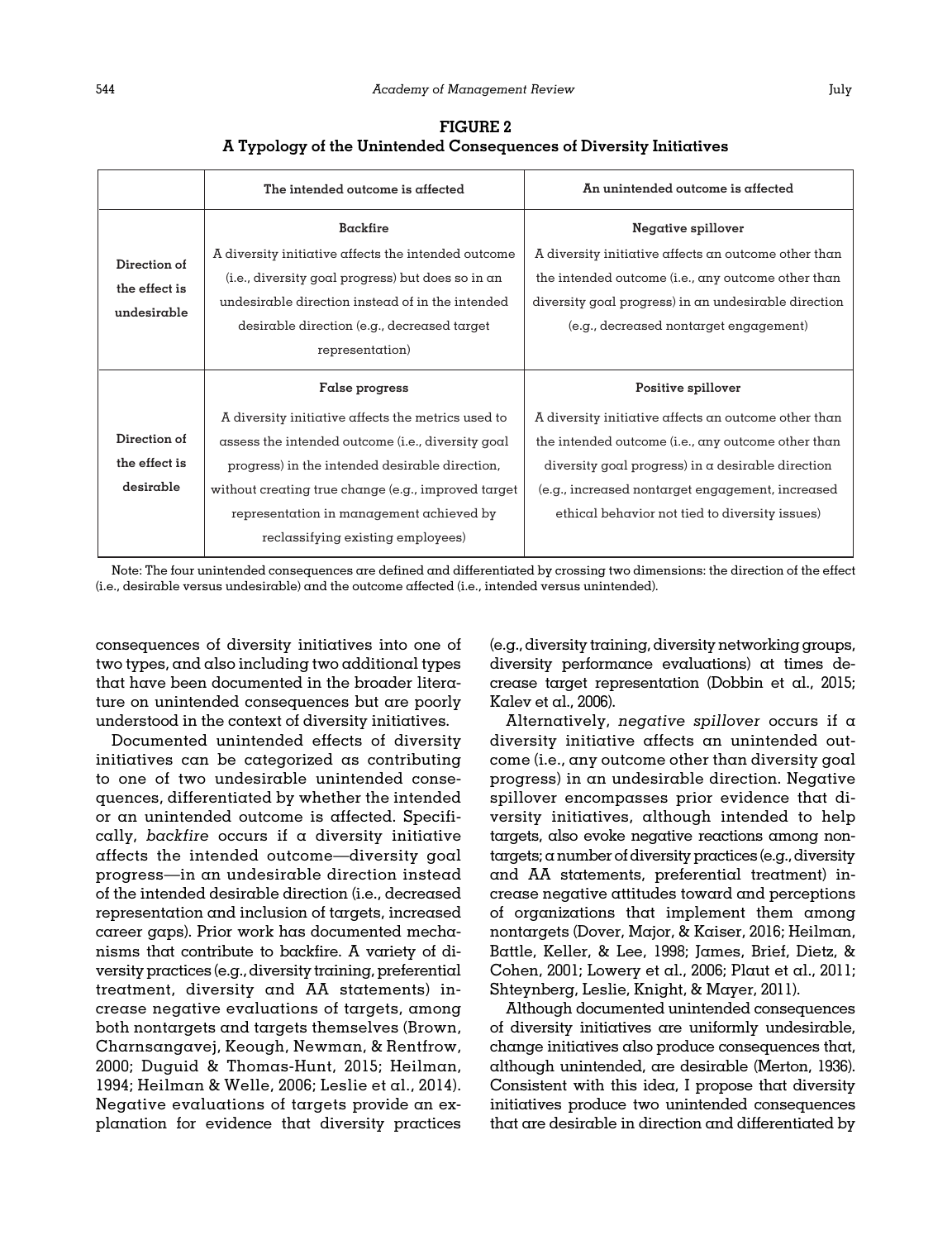whether an unintended or the intended outcome is affected. Specifically, positive spillover occurs if a diversity initiative affects an unintended outcome (i.e., any outcome other than diversity goal progress) in a desirable direction. Although well documented in other literatures (e.g., positive externalities in economics; [Greenwald](#page-23-0) [& Stiglitz,](#page-23-0) [1986](#page-23-0)), positive spillover has received little attention in the diversity literature. Nevertheless, there is suggestive evidence that diversity initiatives may produce positive spillover, specifically favorable reactions among nontargets. Diversity initiatives often evoke negative nontarget reactions (e.g., [Lowery et al., 2006\)](#page-24-0), but a few studies have shown that diversity practices (e.g., merit-based decision making, diversity training, diversity statements) at times evoke favorable attitudes and perceptions among nontargets (e.g., [Bezrukova et al., 2016;](#page-21-0) [Konrad & Linnehan, 1995b;](#page-23-0) [Williams & Bauer, 1994](#page-25-0)). These findings suggest that diversity initiatives may produce positive spillover, yet little theory exists on the mechanisms that produce positive spillover and the ways in which it manifests.

Alternatively, false progress occurs when a diversity initiative affects themetrics used tomeasure the intended outcome of diversity goal progress in  $\alpha$ desirable direction and, thus, appears to produce the intended consequence. However, improved diversity metrics are achieved through shortcuts, not through the intended mechanisms (e.g., reduced discrimination), and, thus, do not reflect true improvements in targets' experiences and outcomes.<sup>2</sup> False progress is well documented in other literatures; change initiatives often motivate behaviors that improve the metrics used to gauge the effectiveness of the initiative, without creating true, underlying change (e.g., [Campbell, 1979](#page-22-0); [Magee,](#page-24-0) [Kilduff, & Heath, 2011\)](#page-24-0). In the diversity literature scholars have speculated regarding actions managers might take to give the appearance of diversity goal progress, such as increasing target representation in management by reclassifying jobs dominated by targets as managerial ([Smith &](#page-25-0) [Welch, 1984](#page-25-0)). Yet, as with positive spillover, theory regarding the nature and sources of false progress effects is lacking in the diversity literature.

In all, existing work on diversity initiatives, in combination with the broader literature on

unintended consequences, suggests that diversity initiatives produce four unintended consequence types. This typology provides a starting point for expanding theory on the unintended consequences of diversity initiatives. Yet a typology is a useful theoretical device only to the extent that it goes beyond classification by also providing explanation and prediction ([Doty & Glick, 1994;](#page-22-0) [Snow & Ketchen, 2014](#page-25-0)). To this end, I adopt a signaling perspective on the effects of organizational initiatives and build theory regarding why and when diversity initiatives produce each of the four unintended consequence types.

# Signals As a Source of Unintended Consequences

Signaling provides a useful framework for advancing theory regarding mechanisms that drive the unintended consequences of diversity initiatives. Theory and research in the field of human resource management (HRM) support the notion that individuals interpret organizational initiatives and practices—which are easily observable—as signals of what an organization is like, including its values, priorities, culture, and climate—which are harder to observe ([Bowen & Ostroff, 2004;](#page-21-0) [Guzzo & Noonan, 1994;](#page-23-0) [Jones, Willness, & Madey, 2014](#page-23-0); [Nishii, Lepak,](#page-24-0) & [Schneider, 2008](#page-24-0); [Nishii & Wright, 2008](#page-24-0); [Rousseau,](#page-25-0) [1995; Rynes, 1991\)](#page-25-0).<sup>3</sup> The signaling effects of organizational initiatives are often functional; by communicating values and priorities, organizational initiatives motivate individuals to engage in behaviors that facilitate organizational goals [\(Bowen](#page-21-0) [& Ostroff, 2004;](#page-21-0) [Ostroff & Bowen, 2000](#page-24-0)). At the same time, "all HRM practices communicate messages constantly and in unintended ways" ([Bowen](#page-21-0) & [Ostroff, 2004:](#page-21-0) 206); individuals' interpretations of and reactions to organizational initiatives are frequently disconnected from the intent of the leaders who implement them, which explains why

 ${}^{2}\mathrm{Al}$ though the intended outcome is affected in a desirable direction, false progress is a detrimental unintended consequence because it results in only the appearance of the intended effect.

 ${}^{3}\mathrm{HRM}$  theory on the signaling effects of organizational initiatives shares some commonalities with [Spence](#page-25-0)'s (1973) influential economic theory of signaling. Central to both perspectives is the idea that individuals use easily observable behaviors to make inferences about characteristics that are harder to observe. Yet the two perspectives also differ. For example, Spence's original work focuses on the costs associated with signals and the idea that costly signals often produce the intended effect of reducing information asymmetry. In contrast, the HRM literature focuses less on costs and more on the unintended effects of signals.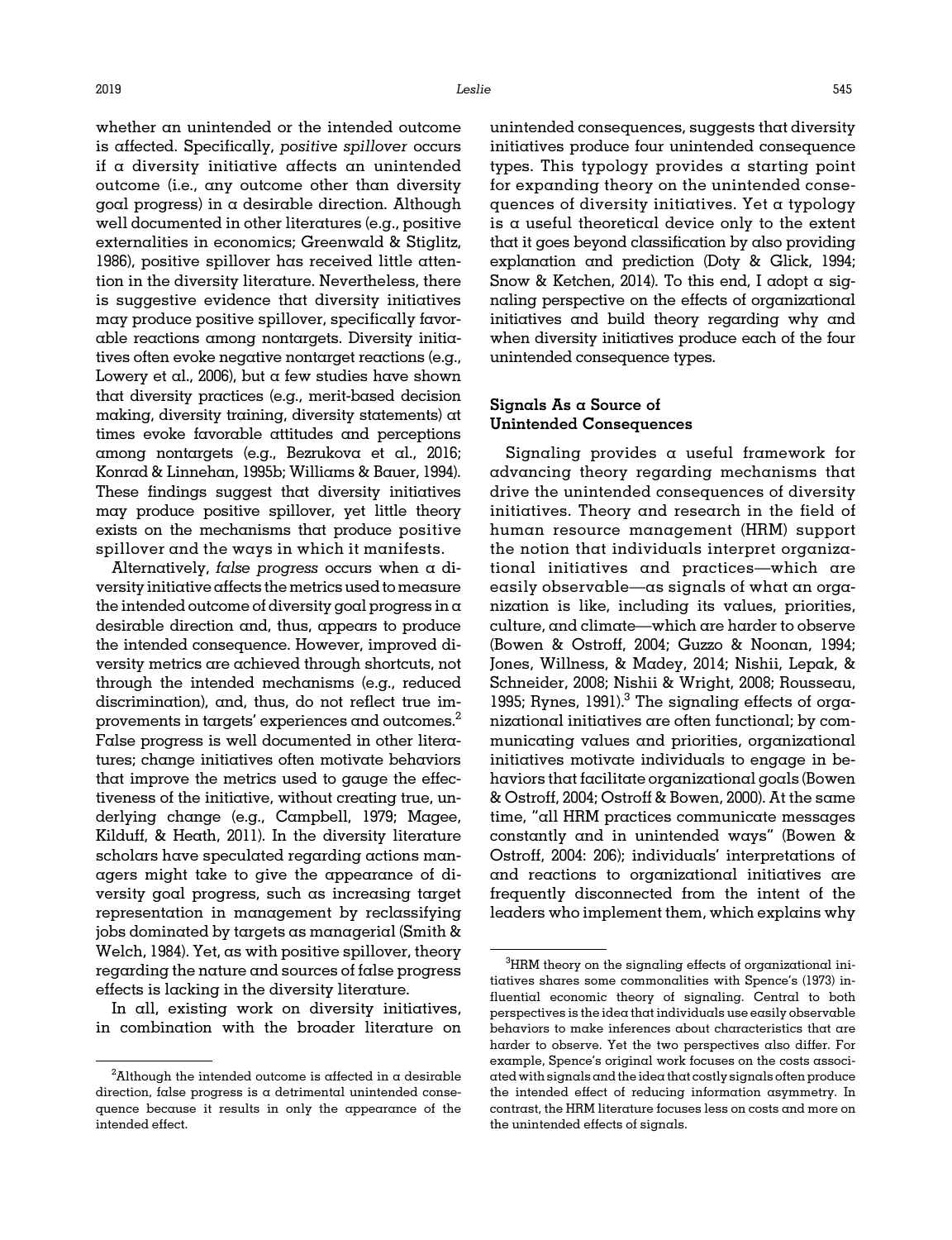organizational initiatives do not always work as intended [\(Guzzo & Noonan, 1994;](#page-23-0) [Nishii et al., 2008;](#page-24-0) [Nishii & Wright, 2008](#page-24-0)).

Consistent with these ideas, I propose that individuals interpret the presence of  $\alpha$  diversity initiative as providing signals regarding what the organization is like, and that the signaling effects of diversity initiatives are often disconnected from leaders' intentions in terms of either the content of the signals themselves or individuals' psychological and behavioral reactions to those signals. Thus, the signals that diversity initiatives send, together with individuals' reactions to those signals, are mechanisms that drive unintended consequences (see Figure 3). Although diversity initiatives may send any number of signals, I focus on identifying those signals that are likely root causes of the four unintended consequence types. For previously studied unintended consequences (i.e., backfire and negative spillover), I identify signals that are both core to the definition of diversity initiatives and likely drivers of documented unintended effects. For unintended consequences that are poorly understood (i.e., positive spillover and false progress), I similarly identify signals that are core to the definition of diversity initiatives, but

then build more novel theory regarding their subsequent unintended effects.

## Signal 1: Targets Need Help

I propose that individuals interpret the presence of  $\alpha$  diversity initiative as  $\alpha$  signal that targets need help to succeed in the organization, which is a root cause of backfire. The signal that targets need help may not be the primary message leaders intend to convey by implementing  $\alpha$ diversity initiative, but it is nevertheless core to the definition of diversity initiatives and, thus, almost axiomatic. Given that the purpose of diversity initiatives is to improve targets' outcomes, individuals likely interpret the presence of such an initiative as evidence that targets are unlikely to achieve high levels of career success on their own and need additional help to succeed in the organization. If targets had the same odds of success as nontargets, a diversity initiative would not be needed.

The signal that targets need help is likely to increase discrimination against targets and decrease targets' performance, both of which result in backfire (i.e., negative diversity goal progress).



FIGURE 3 Unintended Consequences of Diversity Initiatives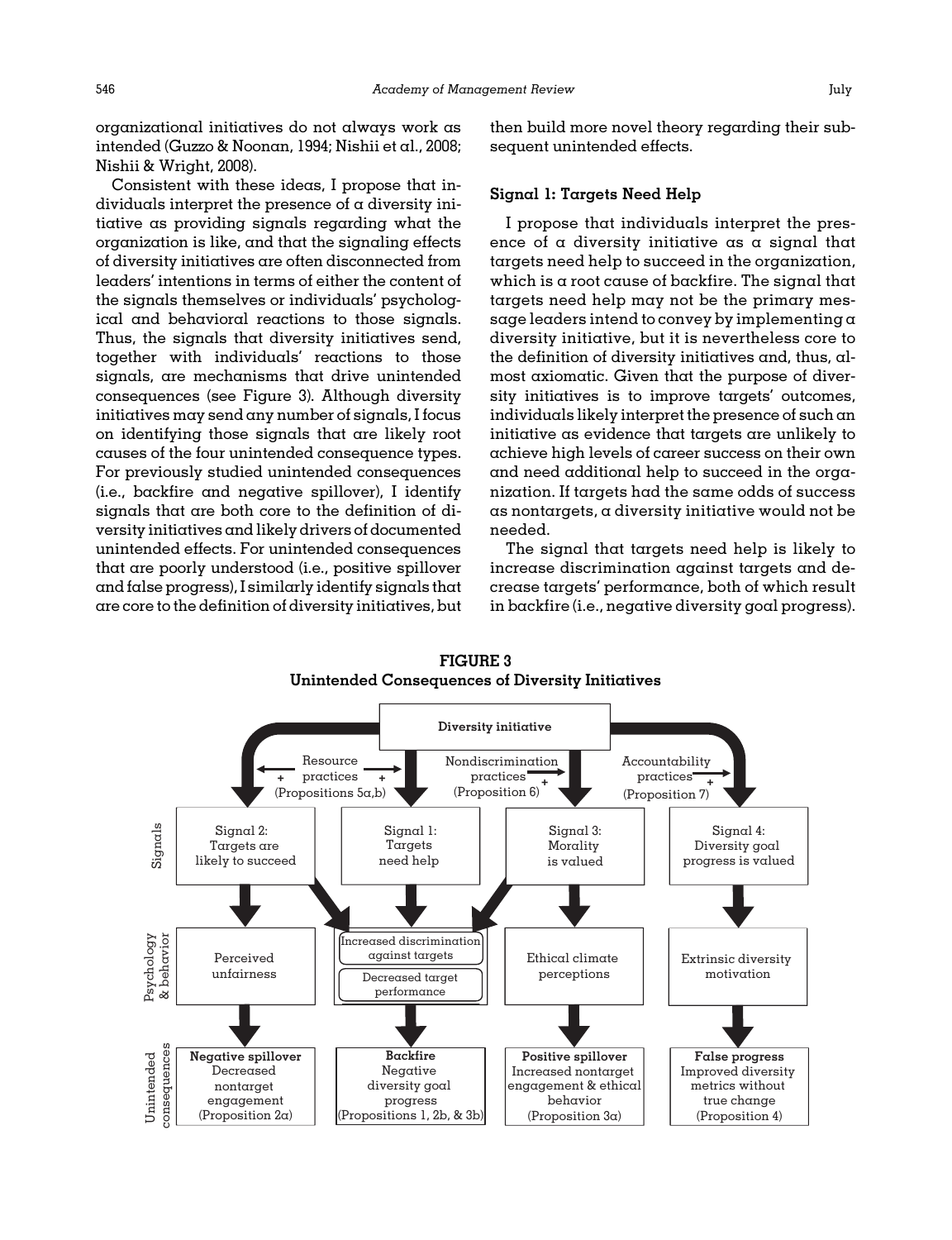The signal that targets need help is likely to prompt individuals to make attributions regarding why targets tend to experience comparatively poor outcomes, both in organizations and in the broader society, and therefore need additional help to succeed (cf. [Jones](#page-23-0) [& Davis, 1965;](#page-23-0) [Kelley](#page-23-0) & [Michela, 1980\)](#page-23-0). Targets' inferior outcomes are driven by situational factors, including pervasive discrimination (e.g., [Bertrand &](#page-21-0) [Mullainathan, 2004;](#page-21-0) [Joshi et al., 2015\)](#page-23-0). Yet individuals tend to underestimate situational factors and overestimate dispositional factors in forming casual attributions ([Ross, 1977](#page-25-0), but see also [Morris & Peng, 1994](#page-24-0)); therefore, individuals are likely to infer that targets need help to succeed because they lack competence. Individuals are also motivated to believe that the world is just and that disadvantaged groups' inferior outcomes are deserved ([Cuddy, Fiske,](#page-22-0) & [Glick, 2008;](#page-22-0) [Fiske, Cuddy, Glick, & Xu, 2002](#page-22-0)), which similarly suggests that the signal that targets need help increases stereotypes that targets lack competence. Stereotypes of low competence, in turn, increase discrimination—for example, by reducing targets' chances of being hired, being promoted, and receiving informal rewards ([Cuddy, Glick,](#page-22-0) & [Beninger, 2011](#page-22-0)).

The signal that targets need help also likely decreases targets' job performance. Research on stereotype threat demonstrates that individuals are aware of negative stereotypes others hold about their group and that this awareness reduces cognitive capacity and increases anxiety, both of which impede performance ([Schmader, Johns, &](#page-25-0) [Forbes, 2008; Shapiro](#page-25-0) [& Neuberg, 2007](#page-25-0)). To the extent that targets are aware that diversity initiatives signal they need help and increase stereotypes that they lack competence, diversity initiatives are likely to negatively affect targets' performance.

Increased discrimination against targets and decreased target performance, in turn, are likely to result in negative diversity goal progress. Increased discrimination against targets in formal (e.g., hiring, pay, promotion) and informal (e.g., allocation of desirable assignments) decision making is likely to reduce their representation, increase gaps in career success, and contribute to perceived exclusion. Similarly, poor target performance is likely to increase targets' chances of being fired, thereby reducing their representation, and it is also likely to reduce their chances of receiving pay raises and promotions, thereby exacerbating career gaps. The stereotype

threat processes through which diversity initiatives decrease targets' performance (i.e., beliefs that they are negatively stereotyped) are also likely to increase perceived exclusion among targets. In all, diversity initiatives are likely to produce backfire (i.e., negative diversity goal progress) by signaling that targets need help, which, in turn, increases discrimination against targets and decreases targets' performance.

> Proposition 1: The presence of  $\alpha$  diversity initiative signals that targets need help to succeed in the organization, which increases discrimination against targets and decreases targets' performance, both of which result in negative diversity goal progress (i.e., backfire).

Proposition 1 encompasses prior theory and evidence on the negative effects of diversity initiatives on targets. Studies have documented that diversity practices, including diversity statements (e.g., [Heilman](#page-23-0) [& Welle, 2006](#page-23-0)), diversity training (e.g., [Duguid & Thomas-Hunt, 2015](#page-22-0)), and AA statements and preferential treatment (e.g., [Brown et al.,](#page-22-0) [2000;](#page-22-0) [Heilman, 1994](#page-23-0); [Leslie et al., 2014\)](#page-24-0), increase stereotypes that targets lack competence, increase discrimination against targets, and also decrease targets' performance. Moreover, although not tested directly, scholars have invoked negative perceptions and treatment of targets as explanations for why diversity practices decrease target representation [\(Kalev et al., 2006\)](#page-23-0). Proposition 1 also builds on prior work by identifying the signal that targets need help as a root cause of these effects.

#### Signal 2: Targets Are Likely to Succeed

I propose that individuals interpret the presence of a diversity initiative as a signal that targets are more likely to succeed in the organization than they would be without the initiative, which is a root cause of both negative spillover and backfire. Like the signal that targets need help, the signal that targets are likely to succeed is core to the definition of diversity initiatives and, thus, almost axiomatic. Given that the purpose of diversity initiatives is to improve targets' outcomes, individuals are likely to interpret diversity initiatives as evidence that targets have improved odds of success. Moreover, the signal that targets are likely to succeed is a message that leaders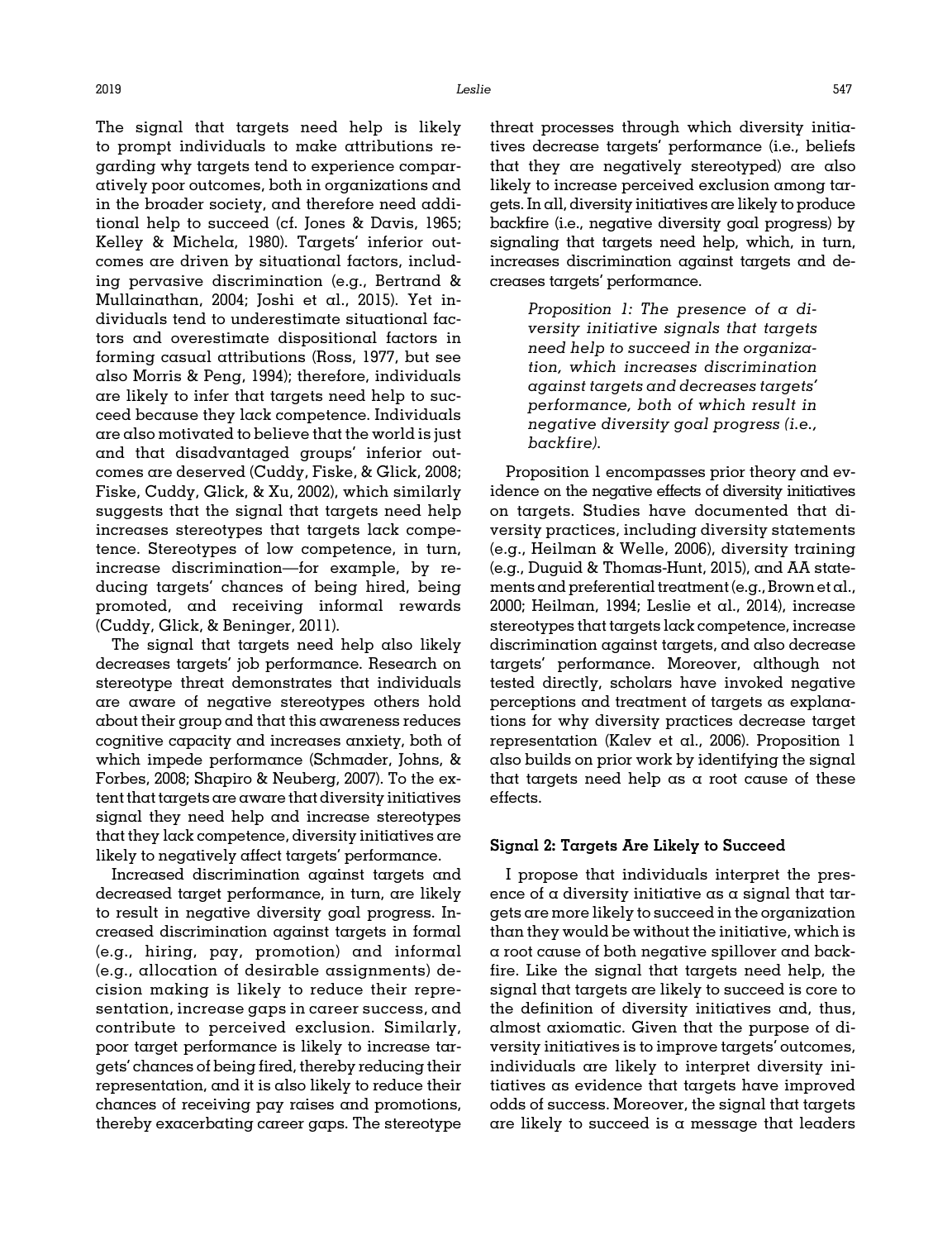likely intend to send, since it may help attract and retain targets (cf. [Avery, 2003\)](#page-21-0).

Yet the signal that targets are likely to succeed is nevertheless likely to produce unintended consequences, specifically negative spillover (i.e., undesirable effects on outcomes other than diversity goal progress), by increasing perceptions that organizational practices are unfair and, in turn, reducing engagement among nontargets. Intergroup relations tend to be viewed as a zero-sum game such that majority group members interpret evidence that bias against minority groups is declining and minority groups' success in society is rising as evidence that bias against majority groups is rising and majority groups' success in society is declining ([Norton](#page-24-0) & [Sommers, 2011;](#page-24-0) [Wilkins & Kaiser, 2014\)](#page-25-0). It follows that perceptions that targets' odds of success in an organization are increasing lead nontargets to assume that their odds of success in the same organization are decreasing. Such perceptions threaten nontargets self-interest and are therefore likely to lead to perceptions that the organization's practices are unfair (cf. [Tyler, Boeckmann, Smith, & Huo, 1997](#page-25-0)). Likewise, because the targets of diversity initiatives are defined based on the experiences of their group in society, not their personal skills and abilities, perceptions that targets' increased odds of success come at the expense of nontargets may lead individuals to construe diversity initiatives as violating the meritocracy principle and, thus, as unfair (e.g., [Bobocel, Son Hing, Davey, Stanley, &](#page-21-0) [Zanna, 1998](#page-21-0)).

Perceived unfairness, in turn, decreases organizational engagement, which scholars define as positive organizational attitudes (e.g., applicant attraction, organizational commitment) and beneficial discretionary behaviors (e.g., citizenship, role expansion; [Harrison, Newman, & Roth, 2006;](#page-23-0) [Macey & Schneider, 2008](#page-24-0)). The core tenet of social exchange theory is that individuals reciprocate the treatment they receive from other individuals and entities ([Blau, 1964;](#page-21-0) [Cropanzano & Mitchell,](#page-22-0) [2005; Gouldner, 1960\)](#page-22-0). If nontargets believe organizational practices are unfair, they are likely to reciprocate the unfair treatment they receive from the organization by forming negative organizational attitudes and refraining from discretionary behaviors that benefit the organization (e.g., [Colquitt et al.,](#page-22-0) [2013\)](#page-22-0). It follows that diversity initiatives produce negative spillover, which manifests as low nontarget engagement, by signaling that targets are likely to succeed and increasing perceived unfairness.

> Proposition 2 $\alpha$ : The presence of  $\alpha$  diversity initiative signals that targets are likely to succeed in the organization, which increases nontargets' perceptions that organizational practices are unfair and, in turn, decreases nontargets' engagement in the organization (i.e., negative spillover).

Proposition 2a encompasses prior theory and evidence on the negative effects of diversity initiatives on nontargets. Studies have documented that a variety of diversity practices, including diversity statements (e.g., [Dover et al., 2016;](#page-22-0) [Plaut](#page-24-0) [et al., 2011](#page-24-0)), preferential treatment (e.g., [Heilman](#page-23-0) [et al., 1998;](#page-23-0) [Lowery et al., 2006\)](#page-24-0), and AA statements (e.g., [Harrison, Newman, & Roth, 2006](#page-23-0); [James et al.,](#page-23-0) [2001;](#page-23-0) [Shteynberg et al., 2011](#page-25-0)), increase perceived unfairness, disadvantage, and threat among nontargets, and also decrease their organizational engagement. Proposition 2a also extends prior work by identifying the signal that targets are likely to succeed as a root cause of these effects.

In addition to producing negative spillover, the signal that targets are likely to succeed is likely to result in backfire (i.e., negative diversity goal progress) by increasing discrimination against targets. Individuals interpret evidence that an outgroup takes resources and opportunities away from their own group as an indication that the competing group has negative intent and therefore lacks interpersonal warmth (e.g., friendliness, sincerity, etc.; [Cuddy et al., 2008; Fiske et al., 2002](#page-22-0)). Thus, the signal that targets are likely to succeed and the associated assumption that this occurs at the expense of nontargets—is likely to increase the extent to which nontargets stereotype targets as low in warmth. Like stereotypes of low competence, stereotypes of low warmth increase discrimination—for example, by decreasing targets' likelihood of being hired, promoted, or given desirable assignments (e.g., [Cuddy et al., 2011;](#page-22-0) [Dipboye, 1985\)](#page-22-0)—which, in turn, contributes to negative diversity goal progress.

> Proposition 2b: The presence of  $\alpha$  diversity initiative signals that targets are likely to succeed in the organization, which increases discrimination against targets and, in turn, results in negative diversity goal progress (i.e., backfire).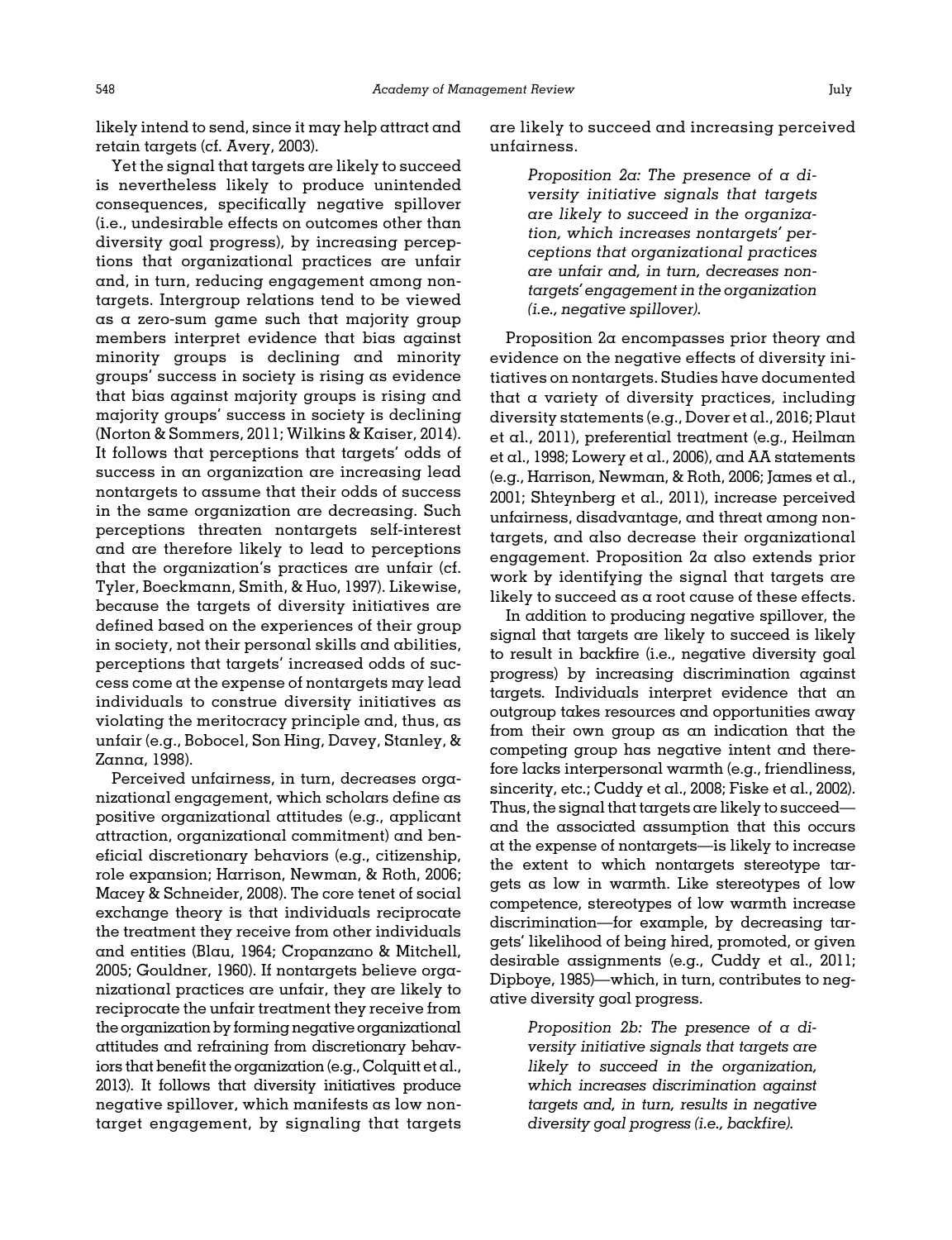Proposition 2b has some basis in prior theory and research. Stereotypes of low competence are the most common explanation for why diversity initiatives increase discrimination against targets (e.g., [Heilman, 1994\)](#page-23-0). However, studies have documented that stereotypes of low warmth are also a mechanism through which diversity practices, including AA statements and preferential treatment, increase discrimination against targets (e.g., [Aquino, Stewart,](#page-21-0) [& Reed, 2005;](#page-21-0) [Leslie et al.,](#page-24-0) [2014](#page-24-0)). Proposition 2b builds on prior work by identifying the signal that targets are likely to succeed as a root cause of these effects.

## Signal 3: Morality Is Valued

I propose that individuals interpret the presence of a diversity initiative as a signal that morality is valued in the organization, which is a root cause of both positive spillover and backfire. In considering why diversity initiatives may produce positive spillover, their relevance to social justice is noteworthy. Unlike many other organizational initiatives, which often address organizationspecific problems (e.g., restructuring to increase efficiency), diversity initiatives are intended to counteract the unfair disadvantages targets face in society. Combating injustice is widely construed as morally virtuous (e.g., [Cropanzano,](#page-22-0) [Byrne, Bobocel,](#page-22-0) & [Rupp, 2001](#page-22-0); [Folger, 1998](#page-22-0)). It is therefore not surprising that promoting racial equality and diversity is viewed both as a sacred moral value that should not be compromised ([Ruttan](#page-25-0) [& Nordgren, 2018](#page-25-0); [Tetlock, Kristel, Elson,](#page-25-0) [Green, & Lerner, 2000](#page-25-0)) and as an indicator of whether an organization fulfills its moral obligation to society [\(Greening](#page-22-0) [& Turban, 2000](#page-22-0)). Thus, although different leaders emphasize the moral case for diversity to varying degrees (e.g., [Mayer,](#page-24-0) [McCluney, Sonday, & Cameron, 2015\)](#page-24-0), the tendency to view promoting diversity as a moral act suggests that individuals commonly interpret diversity initiatives as a signal that morality is valued.

The signal that morality is valued likely leads to positive spillover (i.e., desirable effects on outcomes other than diversity goal progress) by increasing ethical climate perceptions and, in turn, nontarget engagement and ethical behavior. The dominant cultural values in an organization shape climate perceptions regarding the behaviors that are expected, supported, and rewarded [\(Schein, 2010](#page-25-0); [Schneider, 1987; Schneider,](#page-25-0)

[Ehrhart,](#page-25-0) [& Macey, 2013\)](#page-25-0). Thus, the signal that morality is valued is likely to result in ethical climate perceptions—or beliefs that moral behavior is expected, supported, and rewarded [\(Kish-Gephart,](#page-23-0) [Harrison, & Treviño, 2010;](#page-23-0) [Mayer, Kuenzi,](#page-24-0) & [Greenbaum, 2010](#page-24-0); Victor & Cullen, 1988). Consistent with this idea, evidence indicates that the extent to which organizational leaders emphasize moral values is positively related to ethical climate perceptions [\(Bedi, Alpaslan,](#page-21-0) [& Green,](#page-21-0) [2016](#page-21-0); [Mayer et al., 2010](#page-24-0)). $^4$ 

Ethical climate perceptions, in turn, increase nontarget engagement. Social exchange theory posits that individuals reciprocate positive treatment from other individuals and entities [\(Blau,](#page-21-0) [1964;](#page-21-0) [Cropanzano](#page-22-0) [& Mitchell, 2005; Gouldner,](#page-22-0) [1960\)](#page-22-0). Ethical climate perceptions indicate that moral behavior is normative and that others in the organization act with good intentions. Organizational members are likely to reciprocate these good intentions via increased engagement. Evidence indeed shows that ethical climate perceptions are positively related to indicators of engagement, including job satisfaction, organizational commitment, and citizenship behavior [\(Martin & Cullen, 2006](#page-24-0); [Mayer,](#page-24-0) [2014\)](#page-24-0). Importantly, increased engagement among targets can be considered an intended consequence of diversity initiatives, given that high levels of engagement are likely to facilitate increased retention and, thus, representation of target group members. By comparison, increased nontarget engagement meets the definition of positive spillover; diversity initiatives are not intended to benefit nontargets directly [\(Kulik](#page-23-0) & [Roberson, 2008\)](#page-23-0).

Ethical climate perceptions also increase ethical behavior. Social information processing theory posits that information in the environments individuals are embedded in guides their

 $^4$ The relationships among diversity initiatives, the signal that morality is valued, and ethical climate perceptions may be characterized by additional complexity. If morality is valued in an organization, this may lead to both ethical climate perceptions and the implementation of  $\alpha$  diversity initiative. Nevertheless, prior work indicates that organizational initiatives shape individuals' perceptions of what is valued in an organization and, in turn, the climate perceptions they develop (e.g., [Bowen](#page-21-0) [& Ostroff, 2004;](#page-21-0) [Ostroff & Bowen, 2000\)](#page-24-0). Thus, although other causal patterns are possible, prior work provides theoretical justification for the idea that the implementation of a diversity initiative signals that morality is valued and, in turn, increases ethical climate perceptions.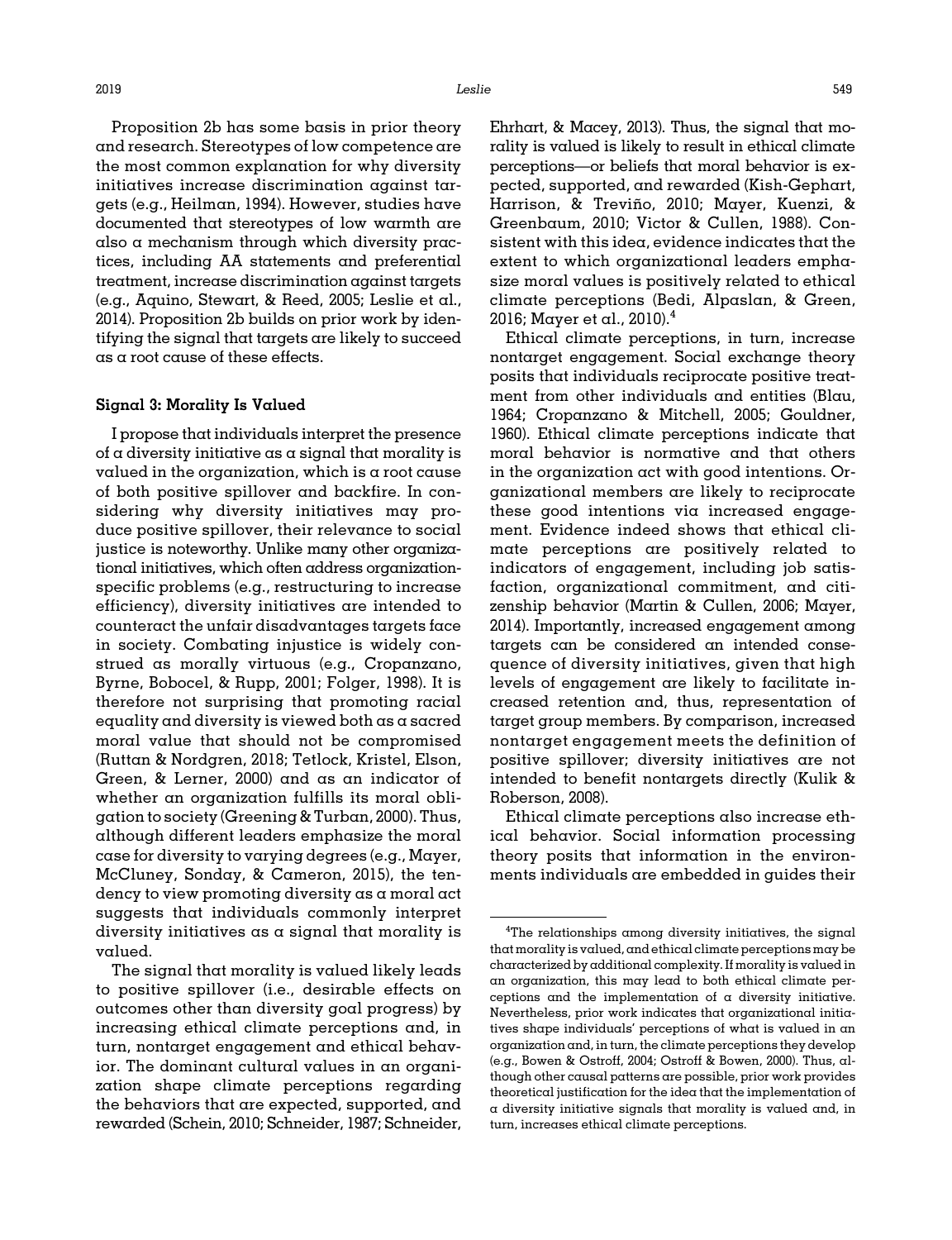behavior ([Salancik & Pfeffer, 1978\)](#page-25-0). Thus, perceptions that an organization has an ethical climate, where moral acts are supported, expected, and rewarded, increase ethical behavior ([Kish-](#page-23-0)[Gephart et al., 2010;](#page-23-0) [Martin](#page-24-0) [& Cullen, 2006](#page-24-0); [Mayer](#page-24-0) [et al., 2010\)](#page-24-0). Notably, decreased discrimination is both an ethical act and a mechanism through which diversity initiatives are intended to facilitate diversity goal progress (see [Figure 1](#page-5-0)) and, thus, does not qualify as an unintended consequence. Yet ethical climate perceptions also lead to ethical behaviors unrelated to diversity issues (e.g., reduced theft, reporting of fraud, etc.; [Kish-](#page-23-0)[Gephart et al., 2010\)](#page-23-0), which meet the definition of positive spillover. In all, diversity initiatives are likely to produce positive spillover, in the form of both increased nontarget engagement and ethical behavior not tied to diversity, by signaling that morality is valued and increasing ethical climate perceptions.

> Proposition 3 $\alpha$ : The presence of  $\alpha$  diversity initiative signals that morality is valued in the organization, which increases ethical climate perceptions and, in turn, nontarget engagement and ethical behavior not tied to diversity (i.e., positive spillover).

The notion that diversity initiatives produce positive spillover has received little attention, but there is nevertheless some suggestive evidence in support of Proposition 3a. A number of studies have shown that diversity initiatives evoke negative nontarget reactions (e.g., [Plaut](#page-24-0) [et al., 2011;](#page-24-0) [Shteynberg et al., 2011](#page-25-0)), but a few have shown that diversity initiatives evoke positive nontarget reactions instead. For example, nontargets are supportive of nondiscrimination diversity practices ([Konrad](#page-23-0) [& Linnehan, 1995b\)](#page-23-0), diversity training evokes positive nontarget attitudes ([Bezrukova et al., 2016](#page-21-0)), and diversity statements increase organizational attraction among nontargets ([Williams & Bauer, 1994\)](#page-25-0). Yet little theory exists to explain these findings. Proposition 3a provides insight into the mechanisms through which diversity initiatives produce positive spillover (i.e., the signal that morality is valued, ethical climate perceptions) and the dimensions on which positive spillover occurs (i.e., nontarget engagement, ethical behavior). The notion that diversity initiatives create both positive and negative spillover also provides insight into mixed findings regarding the effects of diversity initiatives on nontarget engagement. Diversity initiatives likely have a negative (positive) net effect on nontarget engagement in organizations where negative (positive) spillover outweighs positive (negative) spillover.

The signal that morality is valued also likely produces backfire (i.e., negative diversity goal progress) by increasing discrimination against targets. Individuals are motivated to avoid being perceived as biased and, thus, monitor their behavior to prevent discrimination [\(Crandall](#page-22-0) [& Eshelman, 2003;](#page-22-0) [Plant & Devine, 1998\)](#page-24-0). Yet research on moral credentialing has documented that when individuals engage in acts that can be construed as nondiscriminatory, such as hiring a highly qualified woman, this establishes their credentials as unbiased. Moral credentialing reduces the tendency to monitor the self and thereby increases discrimination, particularly subtle acts of discrimination for which alternative explanations exist (e.g., hiring a nontarget over a target when their qualifications are roughly equivalent; [Effron, Cameron,](#page-22-0) [& Monin, 2009;](#page-22-0) [Merritt, Effron,](#page-24-0) & [Monin, 2010; Monin](#page-24-0) [& Miller, 2001](#page-24-0)).

The presence of a diversity initiative signals that morality is valued, specifically with regard to the treatment of targets, and, thus, is likely interpreted as evidence that the organization is bias free. Perceptions that an organization is bias free are likely to credential individuals in the organization as unbiased, thereby increasing subtle acts of discrimination. Relative to overt discrimination, subtle discrimination has an equally strong negative impact on targets' work outcomes ([Jones, Peddie, Gilrane, King, & Gray,](#page-23-0) [2016](#page-23-0)) and, thus, is likely to result in negative diversity goal progress.

> Proposition 3b: The presence of  $\alpha$  diversity initiative signals that morality is valued in the organization, which increases subtle discrimination against targets and, in turn, results in negative diversity goal progress (i.e., backfire).

Proposition 3b has not received empirical attention. Prior work has documented that diversity initiatives increase discrimination but has focused on stereotypes of low competence (e.g., [Heilman, 1994](#page-23-0)) and, to a lesser extent, low warmth (e.g., [Leslie et al., 2014](#page-24-0)) as the mechanism of interest. Nevertheless, there is some support for these ideas. Diversity practices, including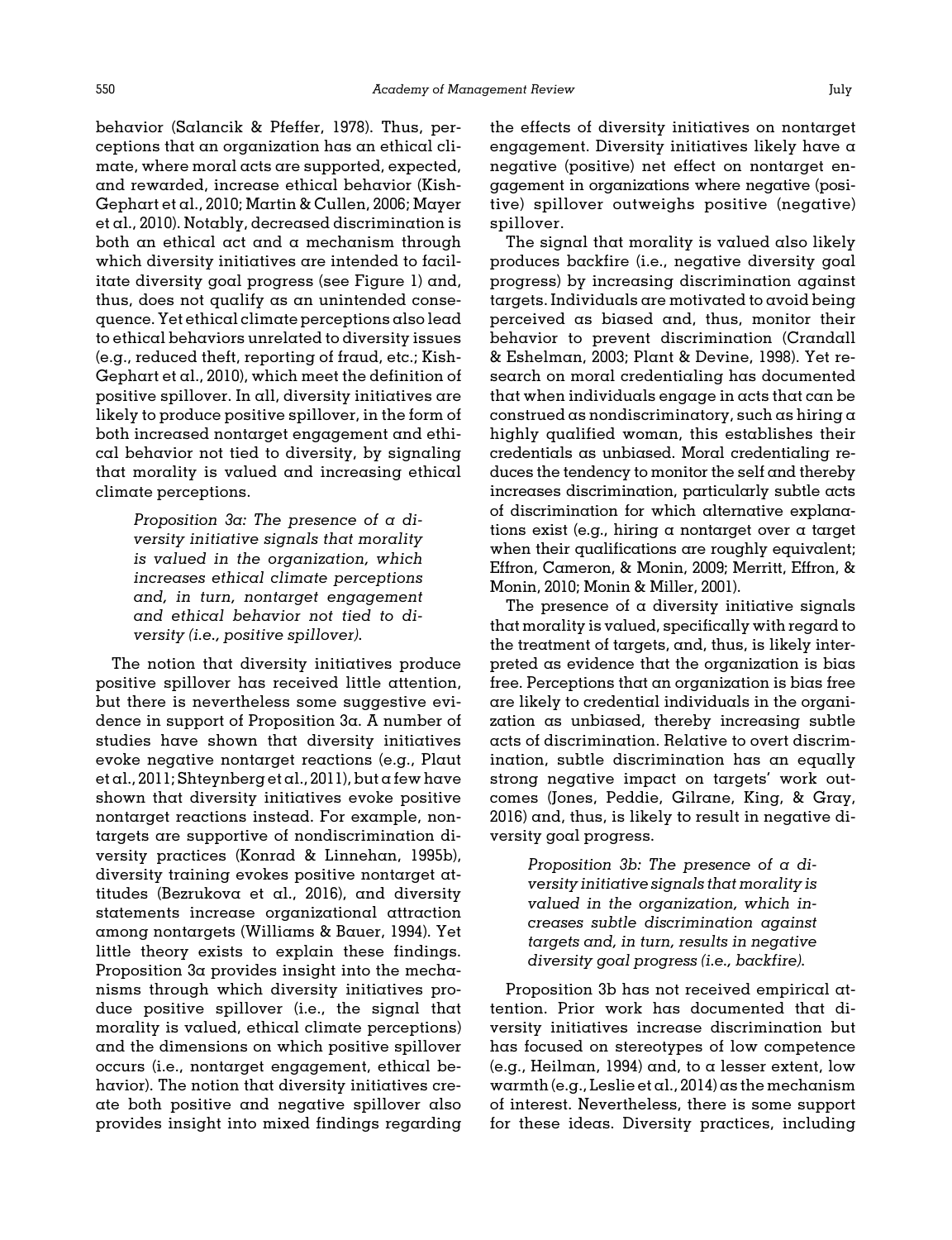diversity training and diversity statements, increase perceptions that an organization is bias free (i.e., targets are treated fairly) and, in turn, decrease awareness of discrimination (e.g., [Brady,](#page-21-0) [Kaiser, Major,](#page-21-0) [& Kirby, 2015](#page-21-0); [Dover, Major,](#page-22-0) [& Kaiser,](#page-22-0) [2014](#page-22-0); [Kaiser et al., 2013; Kirby, Kaiser,](#page-23-0) [& Major,](#page-23-0) [2015](#page-23-0)), which is consistent with the idea that diversity initiatives reduce monitoring of discrimination via moral credentialing. Similarly, although not a study of diversity initiatives, a related study has shown that cultures of meritocracy (i.e., bias-free decision making) have a moral credentialing effect by increasing pay discrimination against women [\(Castilla & Benard, 2010\)](#page-22-0).

## Signal 4: Diversity Goal Progress Is Valued

I propose that individuals interpret the presence of a diversity initiative as a signal that diversity goal progress is valued in the organization, which is a root cause of false progress. Organizational initiatives provide information regarding the values and priorities in an organization [\(Bowen](#page-21-0) & [Ostroff, 2004;](#page-21-0) [Ostroff & Bowen, 2000\)](#page-24-0). The purpose of diversity initiatives is to improve targets' outcomes, which suggests that individuals commonly interpret these initiatives as evidence that progress toward diversity goals is valued. The signal that diversity goal progress is valued is likely a signal that organizational leaders intend to send in implementing diversity initiatives, since it may motivate individuals to engage in behaviors that facilitate the achievement of diversity goals (cf. [Leslie, Manchester, & Dahm, 2017](#page-24-0)).

Nevertheless, the signal that diversity goal progress is valued is likely to result in false progress (i.e., improved diversity metrics without true change) by increasing extrinsic diversity motivation. Because diversity initiatives are implemented by organizational leaders, they signal that diversity goal progress is valued by those leaders. As a result, the motivation that diversity initiatives provide for making progress toward diversity goals is extrinsic in nature  $(i.e., driven by external forces).$  As a result, individuals face pressure to facilitate diversity goal progress, regardless of their intrinsic diversity motivation (i.e., belief that diversity is inherently important). Moreover, extrinsic incentives for a behavior signal that the behavior is not inherently rewarding, with the result that extrinsic motivators can reduce intrinsic motivation [\(Deci, Koestner,](#page-22-0) [& Ryan, 1999](#page-22-0); [Wrzesniewski et al.,](#page-25-0)

[2014\)](#page-25-0). Thus, the signal that diversity goal progress is valued not only may increase extrinsic diversity motivation but also may decrease intrinsic diversity motivation.

Extrinsic diversity motivation, in turn, is likely to result in false progress. When motivated by extrinsic more than intrinsic factors, individuals often engage in behaviors that give only the appearance of improved performance (cf. [Blau,](#page-21-0) [1963;](#page-21-0) [Campbell, 1979\)](#page-22-0). The appearance of improved performance satisfies external pressures and is viewed as sufficient by the individual if true performance improvements are not intrinsically rewarding. Extrinsic diversity motivation may therefore result in shortcuts that give the appearance of diversity goal progress by improving diversity metrics, without creating true diversity goal progress. For example, to improve metrics capturing targets' representation in management, managers might recategorize jobs dominated by targets as managerial or might expand the definition of diversity to include groups that are not disadvantaged in society [\(Edelman et al., 2001](#page-22-0); [Smith](#page-25-0) & [Welch, 1984\)](#page-25-0). To reduce career gaps, managers might promote targets to high-level positions, regardless of their fit and qualifications, which is unlikely to create lasting change since these individuals are likely to turnover. Alternatively, managers might strategically allocate pay raises to a few targets to reduce the pay gap in the aggregate, while the majority of targets remain underpaid ([Anderson, Bjarnad](#page-21-0)ó[ttir, Dezs](#page-21-0)ő, [& Ross, in press\)](#page-21-0). Finally, managers might report overall inclusion scores from an employee survey to hide evidence that although nontargets feel included, targets do not.

Notably, extrinsic motivation does not always result in false progress (cf. [Vroom, 1964](#page-25-0)). Rather, such effects occur when true performance improvements are difficult to achieve, regardless of effort ([Campbell, 1979](#page-22-0); [Kerr, 1975;](#page-23-0) [Ord](#page-24-0)o[ñez,](#page-24-0) ´ [Schweitzer, Galinsky,](#page-24-0) [& Bazerman, 2009](#page-24-0); [Pfeffer](#page-24-0) [& Sutton, 2006\)](#page-24-0). Target groups face pervasive disadvantages in society that begin early in life and are hard to counteract in organizations, and discrimination also operates through subtle processes that are hard to prevent (e.g., [Deitch,](#page-22-0) [Barsky, Butz, Chan, & Brief, 2003](#page-22-0); [Devine, Forscher,](#page-22-0) [Austin, & Cox, 2012; Greenwald, Poehlman,](#page-22-0) [Uhlmann,](#page-22-0) [& Banaji, 2009](#page-22-0)). Because of the difficulty of achieving true diversity goal progress, regardless of effort, extrinsic diversity motivation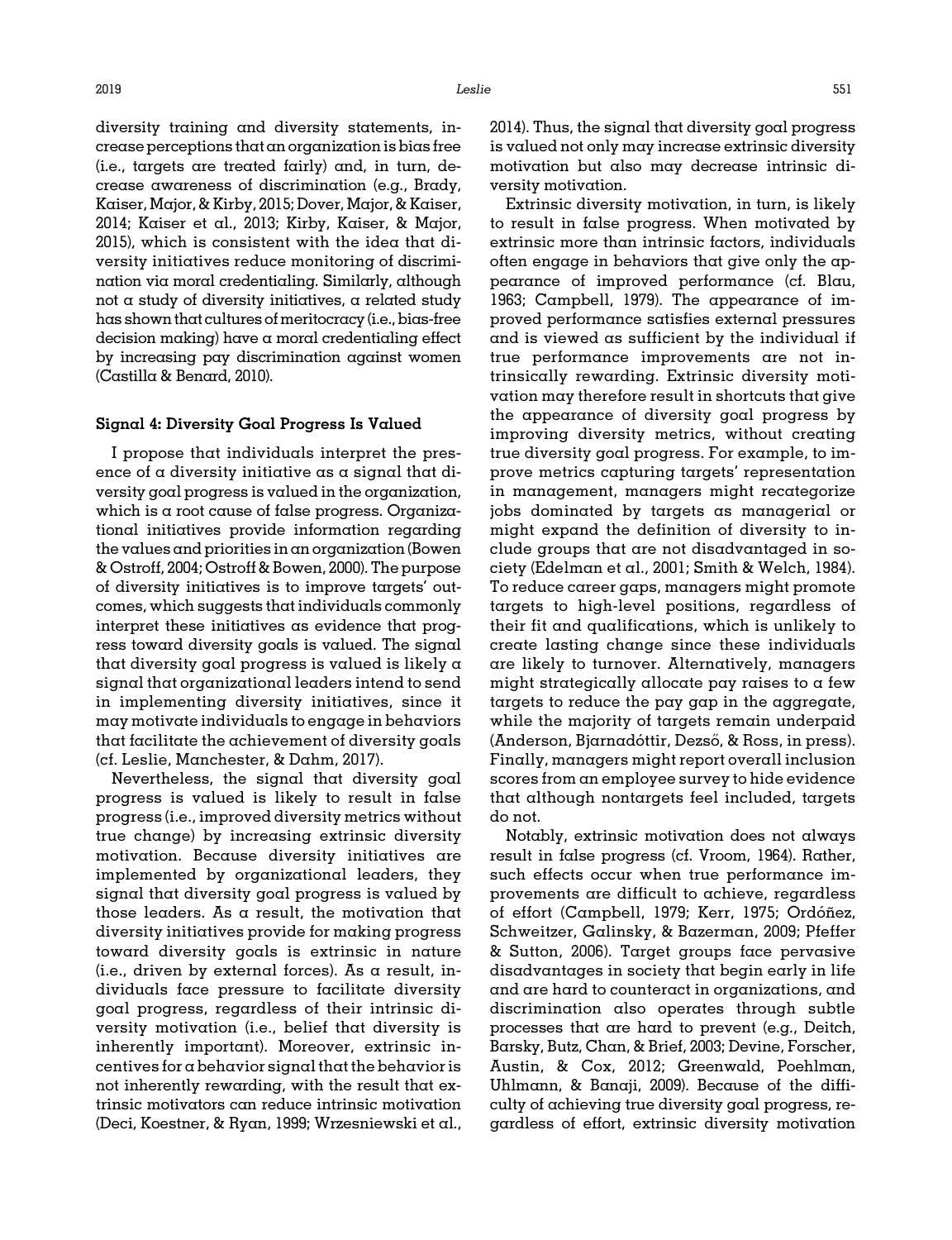likely leads to behaviors that improve diversity metrics without creating true change.

> Proposition 4: The presence of  $\alpha$  diversity initiative signals that diversity goal progress is valued in the organization, which increases extrinsic diversity motivation and, in turn, results in improved diversity metrics not accompanied by true diversity goal progress (i.e., false progress).

Proposition 4 has received little attention, yet there is some suggestive evidence in support of these ideas. Studies have documented that although intrinsic motivation to control prejudice reduces discrimination, extrinsic motivation does not (e.g., [Devine, Plant, Amodio, Harmon-Jones, &](#page-22-0) [Vance, 2002;](#page-22-0) [Legault, Green-Demers, Grant, &](#page-24-0) [Chung, 2007](#page-24-0)). This evidence is consistent with the idea that extrinsic diversitymotivation is unlikely to motivate behaviors that result in true diversity goal progress (e.g., reduced discrimination; see [Figure 1](#page-5-0)) and may instead motivate false progress. Proposition 4 also sheds new light on prior speculation that diversity initiatives may breed false progress effects (e.g., [Smith & Welch, 1984](#page-25-0)). Scholars have suggested that leaders at times adopt diversity initiatives as window dressing and implement them symbolically (e.g., [Edelman, 1992](#page-22-0)), which explains why diversity initiatives may produce false progress. Proposition 4 suggests that because diversity initiatives increase extrinsic diversity motivation among other individuals in the organization, they can result in false progress even when leaders adopt them with good intentions.

#### Corollaries

Propositions 1 through 4 build on prior work by identifying signals that serve as root causes of both documented unintended consequences of diversity initiatives and those that have been poorly understood in the diversity literature to date. A signaling perspective on the unintended consequences of diversity initiatives also suggests two corollaries, which stem from Propositions 1 through 4 without requiring additional logic. These corollaries suggest that the unintended consequences of diversity initiatives operate in more complex ways than prior theory can account for.

First, Propositions 1 through 4 collectively suggest that different unintended consequences at times stem from the same signal. Specifically, the signal that targets are likely to succeed is a root cause of both negative spillover (Proposition 2a) and backfire (Proposition 2b). Likewise, the signal that morality is valued is a root cause of both positive spillover (Proposition 3a) and backfire (Proposition 3b). To the extent that they have common root causes, different unintended consequence types are not entirely independent of one another and are instead interrelated.

> Corollary 1: The unintended consequences of diversity initiatives are interrelated such that different unintended consequences (i.e., negative spillover and backfire, positive spillover and backfire) stem from the same signal.

Corollary 1 has implications for prior work. Because different unintended consequences are often studied in isolation, extant research on strategies for preventing detrimental unintended effects provides a narrow view of their likely impacts. For example, scholars have identified different justifications for why diversity initiatives are needed (e.g., [Ely & Thomas, 2001](#page-22-0)), including the moral case (e.g., to remedy past discrimination) and the business case (e.g., to facilitate innovation and match the customer base). Both justifications mitigate negative nontarget reactions to diversity initiatives (i.e., negative spillover; [Harrison, Kravitz,](#page-23-0) [Mayer, Leslie, & Lev-Arey, 2006](#page-23-0); [Mayer et al., 2015](#page-24-0)), presumably because they highlight the benefits of diversity for everyone and, thus, prevent nontargets from interpreting the signal that targets are likely to succeed in a zero-sum manner. If moral and business justifications prevent nontargets from interpreting the signal that targets are likely to succeed in a zero-sum manner, they are also likely to prevent stereotypes that targets lack warmth and increased discrimination against targets, thereby reducing backfire.

Similarly, although positive spillover has received less attention, Corollary 1 suggests that attempts to increase positive spillover by amplifying the signal that morality is valued cannot be studied in isolation. Strengthening the signal that morality is valued is likely to increase not only positive spillover but also backfire.

Second, in addition to suggesting that different unintended consequences stem from the same signal, Propositions 1 through 4 collectively suggest that the same unintended consequence and backfire in particular—stems from different signals. The signals that targets need help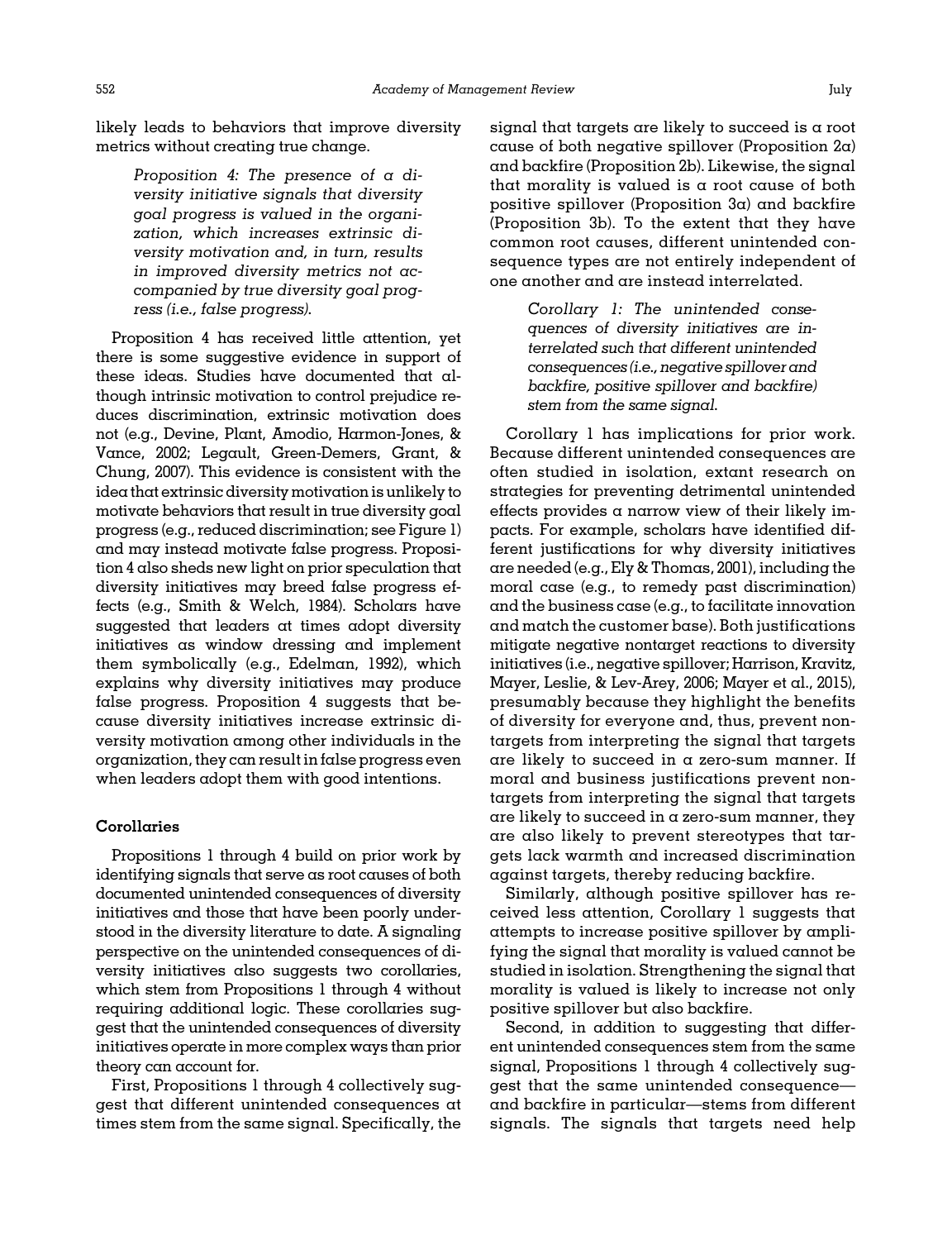(Proposition 1), that targets are likely to succeed (Proposition 2b), and that morality is valued (Proposition 3b) are all root causes of negative diversity goal progress (i.e., backfire). As a result, rather than having a single cause, the same unintended consequence is driven by multiple signals.

> Corollary 2: The unintended consequences of diversity initiatives are multidetermined such that the same unintended consequence (i.e., backfire) stems from different signals.

Corollary 2 has implications for prior work on preventing backfire. For example, one documented strategy for reducing backfire is providing evidence that targets have high ability (e.g., [Heilman, Block,](#page-23-0) [& Stathatos, 1997](#page-23-0)). This strategy is likely to prevent the signal that targets need help from increasing stereotypes that targets lack competence and discrimination against targets, but it is unlikely to prevent the backfire effects that stem from the signals that targets are likely to succeed and that morality is valued. Preventing backfire therefore requires counteracting all signals that it stems from.

#### Diversity Practices and Signal Strength

The proposed signaling effects of diversity initiatives (i.e., Propositions 1–4) likely capture common interpretations of and reactions to diversity initiatives. Yet any number of situational factors and individual differences are also likely to shape how individuals interpret and react to diversity initiatives and, thus, moderate the likelihood of different unintended consequence types. For example, there is considerable variability in how any organizational initiative is implemented, and this variability affects signal strength, or the extent to which an initiative sends clear and unambiguous messages regarding what an organization is like [\(Bowen & Ostroff, 2004](#page-21-0); [Ostroff](#page-24-0) [& Bowen, 2000](#page-24-0)). A commonly studied dimension along which the implementation of diversity initiatives varies is the specific practices included [\(Kalev et al., 2006;](#page-23-0) [Konrad & Linnehan, 1995a; Kulik](#page-23-0) [& Roberson, 2008\)](#page-23-0), which may have implications for the strength of the signals they send. I therefore identify the signal(s) that each category of diversity practices (i.e., nondiscrimination, resource, and accountability) sends most strongly as an example of one factor that moderates the likelihood of different unintended consequences.

Resource practices. Resource practices likely send the strongest signals that targets need help (i.e., signal 1) and are likely to succeed (i.e., signal 2). All diversity practices are intended to help targets and to increase their odds of success regardless of whether this is achieved by reducing bias (i.e., nondiscrimination practices), providing support and opportunities (i.e., resource practices), or increasing monitoring (i.e., accountability practices)—and are therefore likely to be interpreted as signals that targets need help and are likely to succeed. Yet resource practices provide targets with concrete, direct forms of help that are likely to have a significant impact on their career success [\(Kovach et al., 2004;](#page-23-0) [Richard et al., 2013\)](#page-24-0). By comparison, nondiscrimination and accountability practices are more limited in the help they provide and their likely impact on career success. Thus, resource practices likely send stronger signals that targets need help and are likely to succeed than do nondiscrimination and accountability practices.

Notably, diversity initiatives tend to include many practices ([Kalev et al., 2006; Kulik](#page-23-0) & [Roberson, 2008\)](#page-23-0) and, thus, vary in the number of resource practices included. Resources practices also vary in prescriptiveness, or the extent to which they constrain behavior ([Harrison, Kravitz, Mayer,](#page-23-0) [Leslie,](#page-23-0) [& Lev-Arey, 2006; Kravitz, 1995](#page-23-0)). For example, preferential treatment constrains managers' decision making more than targeted recruitment. The signals associated with resource practices are likely stronger (i.e., clearer and less ambiguous) when initiatives include both  $\alpha$  larger number of and more prescriptive resource practices. It follows that diversity initiatives send stronger signals that targets need help and are likely to succeed—and therefore are more likely to produce the associated backfire (i.e., Propositions 1 and 2b) and negative spillover (Proposition 2a) effects—if they include extensive resource practices (i.e., many highly prescriptive resource practices) than if they include limited resource practices (i.e., no or less prescriptive resource practices).

> Proposition 5: Diversity initiatives send stronger signals that targets  $(a)$  need help and (b) are likely to succeed—and therefore are more likely to result in negative diversity goal progress (i.e., backfire) and to decrease nontarget engagement (i.e., negative spillover)—if they include more extensive resource practices.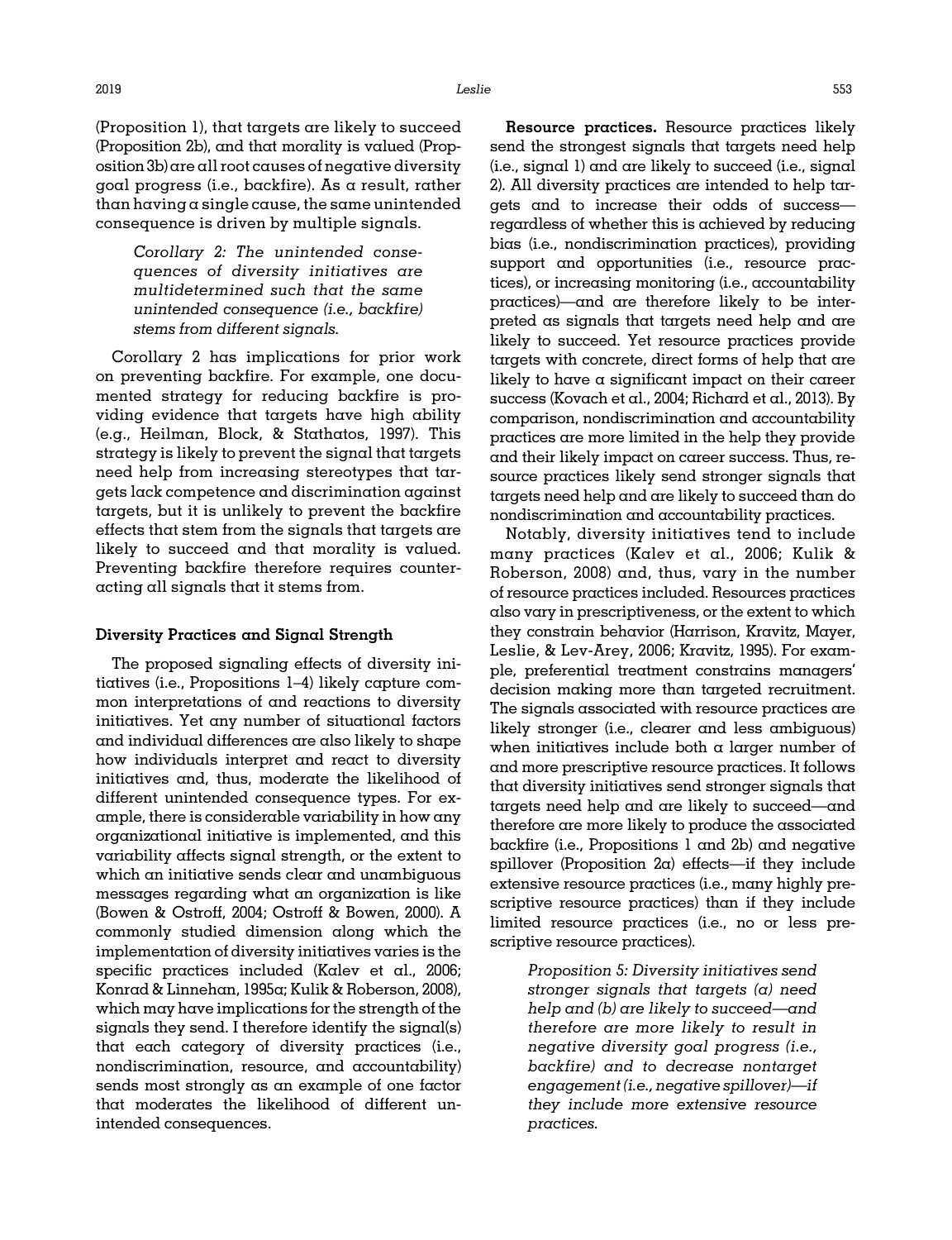Consistent with Propositions 5a and b, evidence indicates that resource practices, especially highly prescriptive resource practices (e.g., preferential treatment), are particularly likely to result in negative evaluations of targets (mechanisms that produces backfire; e.g., [Evans, 2003;](#page-22-0) [Heilman et al.,](#page-23-0) [1998](#page-23-0)) and negative reactions among nontargets (mechanisms that produces negative spillover; e.g., [Harrison, Kravitz, Mayer, Leslie, & Lev-Arey,](#page-23-0) [2006](#page-23-0); [Lowery et al., 2006\)](#page-24-0). Propositions 5a and 5b also add to prior work by highlighting that resource practices increase the likelihood of detrimental unintended consequences by strengthening two distinct signals.

Nondiscrimination practices. In contrast, nondiscrimination practices likely send the strongest signal that morality is valued (i.e., signal 3). All diversity practices are intended to combat the unfair disadvantages targets face—regardless of whether this is achieved by reducing bias (i.e., nondiscrimination practices), providing support and opportunities (i.e., resource practices), or increasing monitoring (i.e., accountability practices)—and are therefore likely to be interpreted as a signal that morality is valued. At the same time, ensuring just treatment through nondiscrimination is a near-universal moral principle (e.g., [Folger, 1998](#page-22-0)). By comparison, resource practices provide additional support and opportunities on the basis of group membership, which is at times construed as violating the meritocracy principle and thus unfair (e.g., [Bobocel et al., 1998\)](#page-21-0). Likewise, accountability practices do not dictate whether diversity goals are achieved through nondiscrimination or resource access, resulting in more variable perceptions regarding whether they facilitate justice and are moral. Hence, nondiscrimination practices likely send a stronger signal that morality is valued than do resource and accountability practices.

Like resource practices, diversity initiatives likely vary in the number of nondiscrimination practices they include. Moreover, although the subject of less attention, nondiscrimination practices likely vary in prescriptiveness. For example, requiring the use of nondiscriminatory tests in hiring constrains managers' behavior more than does diversity training on strategies for reducing bias (cf. [Dobbin et al.,](#page-22-0) [2015\)](#page-22-0). It follows that diversity initiatives send  $\alpha$ stronger signal that morality is valued—and are therefore more likely to produce the associated positive spillover (i.e., Proposition 3a) and backfire (i.e., Propositions 3b) effects—if they include

extensive nondiscrimination practices (i.e., many highly prescriptive nondiscrimination practices) than if they include limited nondiscrimination practices (i.e., no or less prescriptive nondiscrimination practices).

> Proposition 6: Diversity initiatives send a stronger signal that morality is valued and are therefore more likely to increase nontarget engagement and ethical behavior (i.e., positive spillover) and to result in negative diversity goal progress (i.e., backfire)—if they include more extensive nondiscrimination practices.

Although positive spillover has received little attention, Proposition 6 has implications for prior evidence that nontargets respond more negatively (e.g., perceived unfairness, decreased engagement) to resource practices (e.g., preferential treatment) than to nondiscrimination practices (e.g., merit-based decision making; [Heilman et al.,](#page-23-0) [1998\)](#page-23-0). Scholars previously assumed that nontargets' differential reactions are driven by a negative effect of resource practices on nontarget engagement (i.e., negative spillover). The notion that nondiscrimination practices are also particularly likely to increase nontarget engagement (i.e., positive spillover) suggests that comparisons of the effect of resource versus nondiscrimination practices on nontargets' engagement may reflect both negative and positive spillover.

Prior work also indicates that resource practices are more likely than nondiscrimination practices to result in negative evaluations of targets (e.g., [Aquino et al., 2005;](#page-21-0) [Evans, 2003](#page-22-0)), which is a mechanism that produces backfire. Yet some studies have shown that nondiscrimination practices also result in backfire (e.g., bias-reduction training, use of nondiscriminatory tests; [Dobbin](#page-22-0) [et al., 2015;](#page-22-0) [Kalev et al., 2006\)](#page-23-0). Proposition 6 explains why backfire effects are not limited to resource practices and identifies distinct mechanisms through which resource practices (i.e., the signals that targets need help and are likely to succeed) and nondiscrimination practices (i.e., the signal that morality is valued) increase the likelihood of backfire. As a result, Proposition 6 brings into question prior conclusions that avoiding highly prescriptive resource practices is sufficient to eliminate backfire (e.g., [Evans, 2003\)](#page-22-0).

Finally, accountability practices likely send the strongest signal that diversity goal progress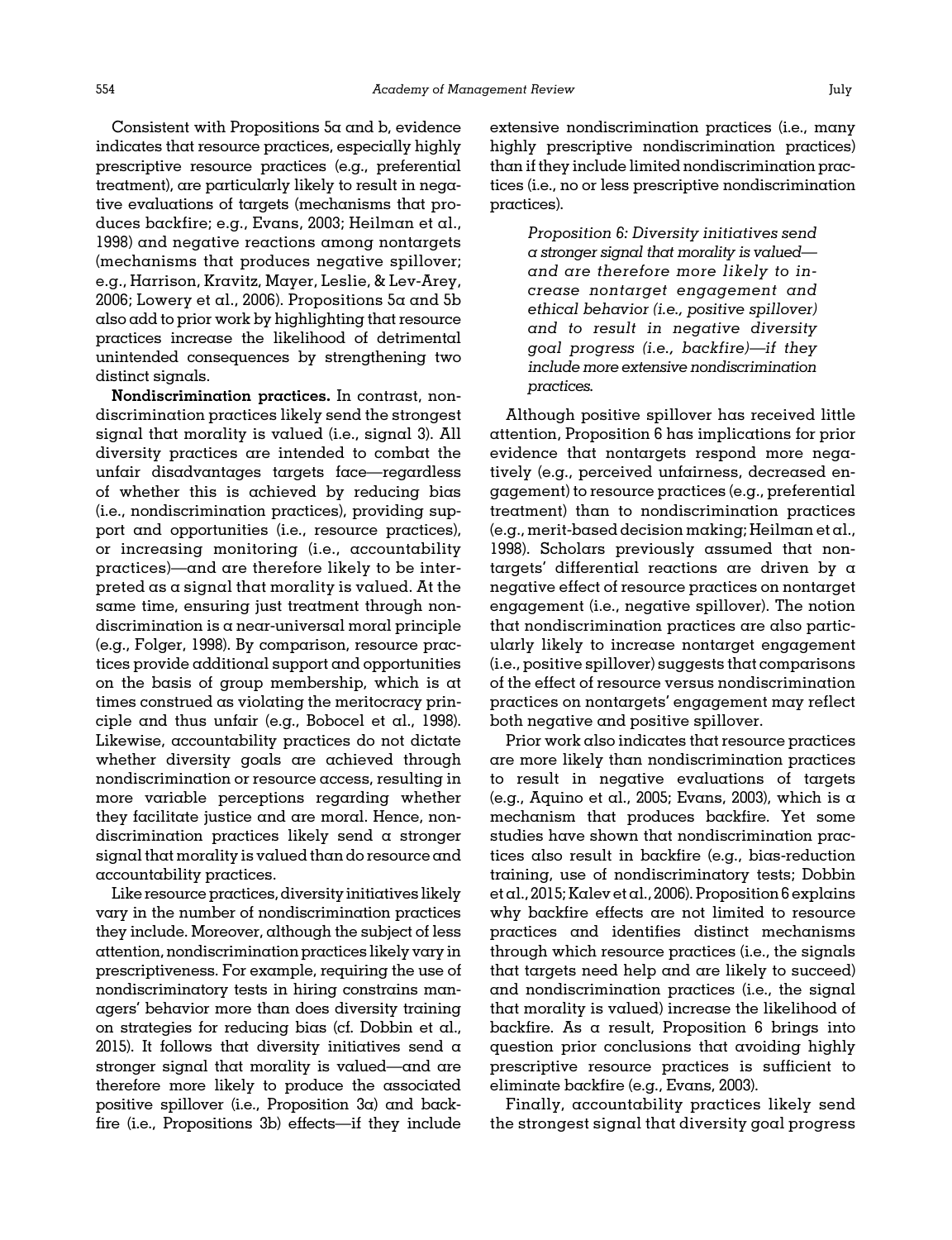is valued (i.e., signal 4). All diversity practices are intended to facilitate diversity goal progress regardless of whether progress is achieved by reducing bias (i.e., nondiscrimination practices), providing support and opportunities (i.e., resource practices), or increasing monitoring (i.e., accountability practices)—and are therefore likely to signal that diversity goal progress is valued. At the same time, accountability practices provide direct monitoring of and oversight for the end of diversity goal progress itself [\(Kalev et al.,](#page-23-0) [2006](#page-23-0); [Richard et al., 2013\)](#page-24-0). By comparison, nondiscrimination and resource practices focus on different means for achieving diversity goal progress and place less emphasis on whether diversity goal progress is indeed achieved. Thus, accountability practices likely send a stronger signal that diversity goal progress is valued than do nondiscrimination and resource practices.

Like resource and nondiscrimination practices, diversity initiatives likely vary not only in the number of accountability practices included but also in their prescriptiveness. For example, strict diversity quotas constrain managers' behavior more than do aspirational diversity goals. It follows that diversity initiatives send the strongest signal that diversity goal progress is valued—and are therefore more likely to produce false progress (i.e., Proposition 4)—if they include extensive accountability practices (i.e., many highly prescriptive accountability practices) than if they include limited accountability practices (i.e., no or less prescriptive accountability practices).

> Proposition 7: Diversity initiatives send a stronger signal that diversity goal progress is valued—and are therefore more likely to result in improved diversity metrics not accompanied by true diversity goal progress (i.e., false progress)—if they include more extensive accountability practices.

False progress effects have received little attention. Nevertheless, Proposition 7 has implications for prior work, which indicates that accountability practices are particularly likely to result in positive diversity goal progress ([Kalev](#page-23-0) [et al., 2006;](#page-23-0) [Nishii et al., 2018](#page-24-0)). The notion that accountability practices are also particularly likely to produce false progress suggests that they are not a panacea; accountability practices

do not necessarily facilitate true diversity goal progress and may motivate behaviors that give only the appearance of diversity goal progress.

#### DISCUSSION

Scholars have advanced broad theory regarding whether, why, and when diversity initiatives produce their intended consequence (e.g., [Nishii et al.,](#page-24-0) [2018\)](#page-24-0). In contrast, research on the unintended consequences of diversity initiatives has developed in a fragmented and piecemeal fashion, often focusing on a single unintended consequence (e.g., [Dobbin et al., 2015](#page-22-0)) or a small subset of diversity practices (e.g., [Leslie et al., 2014](#page-24-0)). By developing more comprehensive theory regarding the unintended consequences of diversity initiatives, I advance understanding in several ways.

First, I propose that diversity initiatives produce a wider array of unintended consequences than prior work suggests. Documented unintended effects of diversity initiatives include negative evaluations of targets (e.g., [Heilman, 1994\)](#page-23-0), negative nontarget reactions (e.g., [Harrison, Kravitz,](#page-23-0) [Mayer, Leslie,](#page-23-0) [& Lev-Arey, 2006](#page-23-0)), and decreased target representation (e.g., [Dobbin et al., 2015;](#page-22-0) [Kalev et al., 2006](#page-23-0)). I categorize documented unintended effects as contributing to either backfire (i.e., negative target evaluations, decreased target representation) or negative spillover (i.e., negative nontarget reactions). I also propose two unintended consequences—positive spillover and false progress—that have been poorly understood in the context of diversity initiatives to date.

Second, I build on prior work by identifying signals that serve as root causes of the four unintended consequence types and, in doing so, suggest that the unintended consequences of diversity initiatives operate in more complex ways than prior theory can account for. Scholars have often investigated different unintended effects in isolation (e.g., [Harrison, Kravitz, Mayer,](#page-23-0) [Leslie,](#page-23-0) & [Lev-Arey, 2006; Kalev et al., 2006;](#page-23-0) [Leslie](#page-24-0) [et al., 2014](#page-24-0)), which gives the impression that they are independent. My signaling perspective suggests that different unintended consequences stem from the same signal (i.e., negative spillover and backfire both stem from the signal that targets are likely to succeed; positive spillover and backfire both stem from the signal that morality is valued) and, thus, are interrelated. As a result, interventions aimed at preventing or facilitating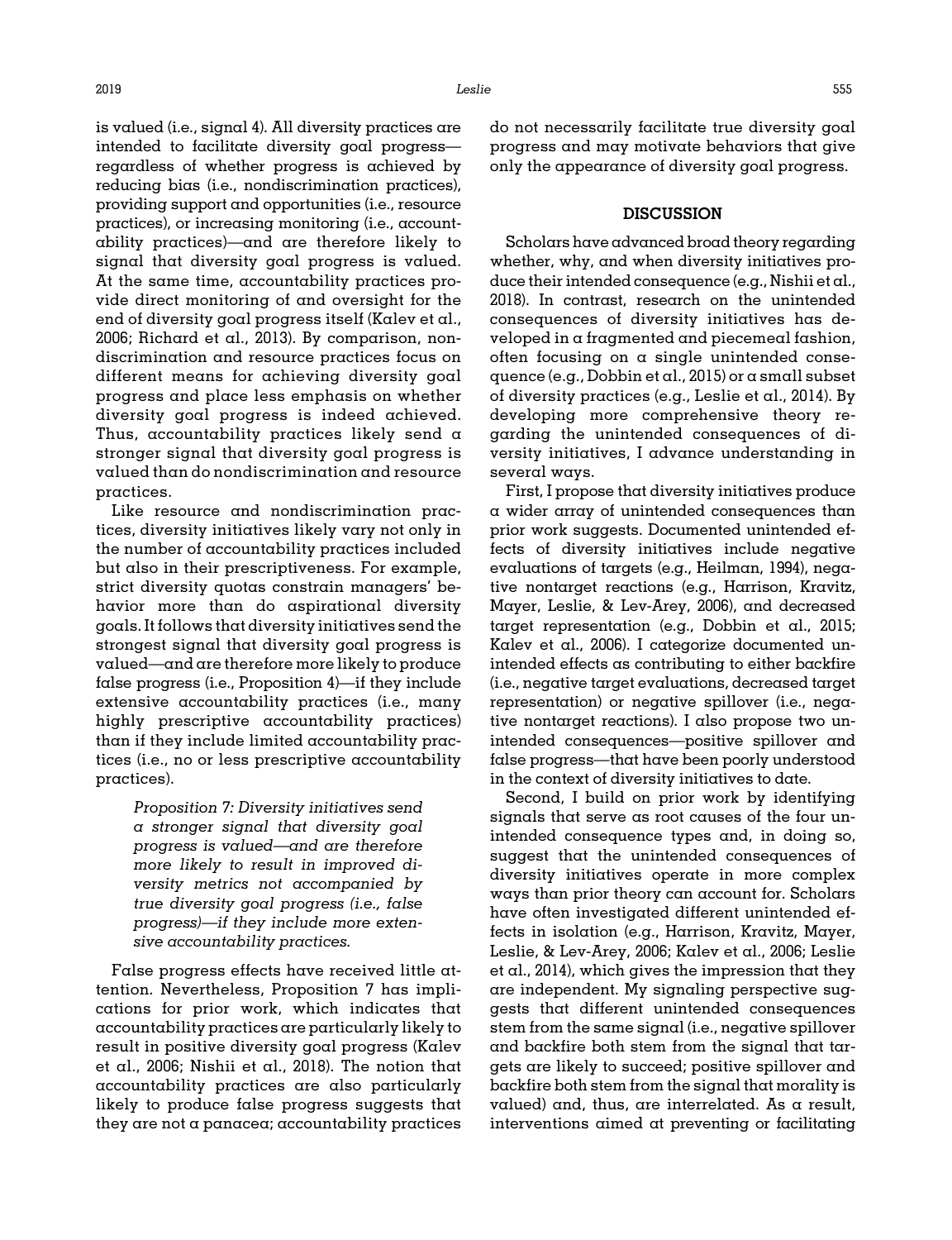one unintended consequence may have implications for others. My theorizing also suggests that the same unintended consequence—and backfire in particular—stems from multiple signals (i.e., the signals that targets need help, targets are likely to succeed, and morality is valued) and is therefore multidetermined. Thus, preventing backfire requires addressing all signals from which it stems.

Collectively, these contributions advance a broader conceptualization of diversity initiative effectiveness. Prior work suggests that diversity initiatives are effective if they result in positive diversity goal progress (e.g., [Kalev et al., 2006\)](#page-23-0), without evoking negative evaluations of targets (e.g., [Leslie et al., 2014\)](#page-24-0) or negative nontarget reactions (e.g., [Harrison, Kravitz, Mayer, Leslie, &](#page-23-0) [Lev-Arey, 2006\)](#page-23-0). My framework suggests that diversity initiative effectiveness is a function of additional mechanisms (e.g., the signals they send, ethical climate perceptions, extrinsic diversity motivation) and outcomes (e.g., ethical behavior, improved diversity metrics without true change). Moreover, because they are interrelated and multidetermined, different signals and unintended consequences cannot be considered in isolation. Understanding diversity initiative effectiveness therefore requires accounting for a fuller range of mechanisms and outcomes, as well as the interrelationships among them. Failure to do so will lead to premature and underspecified conclusions regarding whether a diversity initiative is effective.

The typological theory also indicates that there are more commonalities in the unintended effects of different diversity practices than prior work suggests. Scholars have often investigated the unintended effects of  $\alpha$  single practice or  $\alpha$  small subset of practices (e.g., [Leslie et al., 2014](#page-24-0); [Plaut](#page-24-0) [et al., 2011\)](#page-24-0), which implicitly suggests that different practices have idiosyncratic effects. Moreover, studies in which scholars have investigated a broad array of practices similarly focus on their divergent effects (e.g., [Dobbin et al., 2015](#page-22-0); [Kalev et al.,](#page-23-0) [2006\)](#page-23-0). Yet, across studies, different practices often have the same effect. For example, different studies have shown that diversity training, preferential treatment, and diversity statements all increase stereotypes of targets ([Duguid](#page-22-0) [& Thomas-Hunt,](#page-22-0) [2015](#page-22-0); [Heilman, 1994; Heilman](#page-23-0) [& Welle, 2006](#page-23-0)). Conversely, the same practice often has different effects. For example, different studies have shown that both diversity performance evaluations and diversity networking groups either increase or

decrease target representation [\(Kalev et al., 2006;](#page-23-0) [Richard et al., 2013\)](#page-24-0). Thus, the idea that different practices produce unique unintended effects in a strict one-to-one fashion is likely overly simplistic. I identify four general signals that diversity initiatives send—not tied to specific diversity practices—as root causes of their unintended effects. As a result, any number of practices may produce one or more of four common unintended consequence types.

At the same time, I identify the category of diversity practices that sends each signal most strongly and is therefore most likely to produce the associated unintended effects. Yet the resulting propositions further underscore that different practices do not necessarily produce unique effects. Because the unintended consequences of diversity initiatives are multidetermined, different practices increase the likelihood of the same unintended effect (e.g., resource and nondiscrimination practices both increase backfire). Moreover, because the unintended consequences of diversity initiatives are interrelated, the same practice increases the likelihood of multiple unintended effects (e.g., nondiscrimination practices increase both positive spillover and backfire).

## Future Theory and Research

A first step is to test aspects of the typological theory that have not received empirical attention, including whether diversity initiatives create positive spillover and false progress through the proposed mechanisms, whether the signals I identify serve as root causes of the four unintended consequence types, and whether different categories of diversity practices affect signal strength. Moreover, because the unintended consequences of diversity initiatives are interrelated and multidetermined, it is important to investigate different signals and unintended consequence types simultaneously, not independently.

Beyond testing the specific propositions it includes, the typological theory also provides a framework for guiding future work. I identify diversity practices as one aspect of diversity initiative implementation that affects the likelihood of different unintended consequences. Yet my theorizing is also a foundation from which scholars can identify any number of additional moderators that affect the likelihood of unintended consequences and, thus, have implications for diversity initiative effectiveness.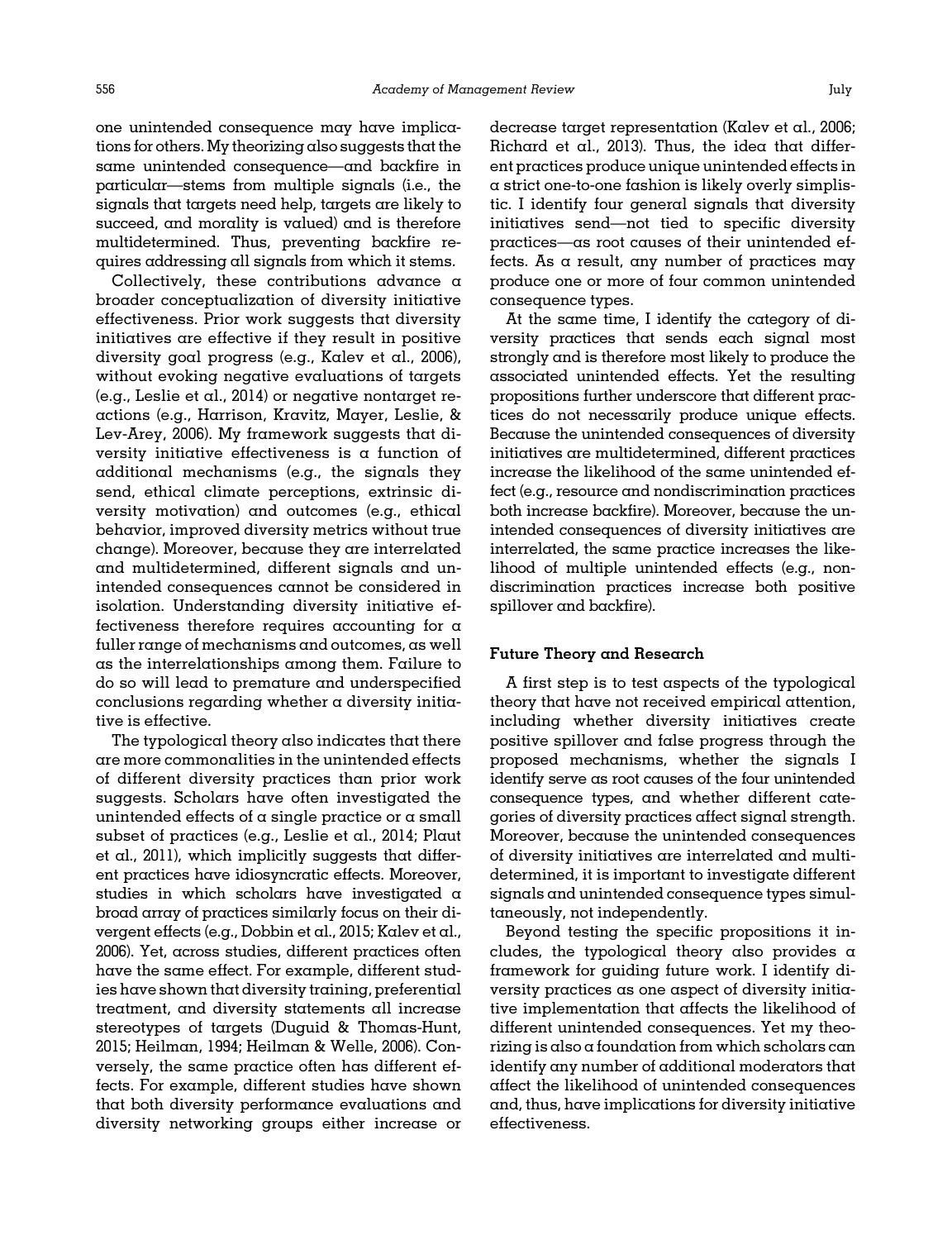For example, intentional messaging by leaders, such as providing a moral or business justification, is another aspect of diversity initiative implementation that may affect the likelihood of unintended consequences. Evidence indicates that moral and business justifications reduce negative spillover (e.g., [Harrison, Kravitz, Mayer,](#page-23-0) [Leslie,](#page-23-0) [& Lev-Arey, 2006;](#page-23-0) [Mayer et al., 2015](#page-24-0)). This likely occurs because they prevent the signal that targets are likely to succeed from being interpreted in a zero-sum manner. As a result, these justifications are also likely to reduce the backfire effects that stem from the same signal. Yet providing economic justifications for sacred moral values, such as nondiscrimination and diversity, decreases perceptions of those values as moral ([Ruttan](#page-25-0) & [Nordgren, 2018](#page-25-0)). Thus, a business justification for a diversity initiative may also weaken the signal that morality is valued, thereby decreasing positive spillover and also further decreasing backfire. Alternatively, a moral justification likely strengthens the signal that morality is valued, thereby increasing both positive spillover and backfire. Finally, both business and moral justifications may decrease false progress. Highlighting that diversity has moral or business benefits may prevent the signal that diversity goal progress is valued from resulting in purely extrinsic diversity motivation and leading to actions that give only the appearance of diversity goal progress.

The likelihood of different unintended consequences also depends on the characteristics of individuals in an organization. For example, evidence indicates that nontargets' awareness of the disadvantages targets face in society decreases nontargets' negative reactions to diversity initiatives (i.e., negative spillover; [Harrison, Kravitz,](#page-23-0) [Mayer, Leslie, & Lev-Arey, 2006\)](#page-23-0), likely by weakening interpretations of the signal that targets are likely to succeed as an indicator of perceived unfairness. Individuals' awareness of disadvantage may also weaken interpretations of the signal that targets are likely to succeed as evidence that targets lack warmth, as well as interpretations of the signal that targets need help as evidence that targets lack competence, thereby preventing increased discrimination and backfire. In addition, individuals' awareness of disadvantage may strengthen interpretations of diversity initiatives as a signal that morality is valued, thereby increasing positive spillover but also increasing backfire. Finally, individuals'

awareness of disadvantage may decrease false progress by preventing the signal that diversity goal progress is valued from resulting in purely extrinsic diversity motivation. In contrast, evidence indicates that individuals' level of prejudice toward targets increases negative spillover ([Harrison, Kravitz, Mayer, Leslie, & Lev-Arey, 2006](#page-23-0)) and may also moderate other unintended consequences of diversity initiatives in the opposite direction, as compared to individuals' awareness of disadvantage.

The above arguments suggest that the detrimental unintended consequences of diversity initiatives may be less likely—and beneficial ones may be more likely—in organizations with many individuals who are aware of the disadvantages targets face, with the exception that this individual difference likely increases the backfire effects associated with the signal that morality is valued. A personal commitment to diversity may have the same benefits as individuals' awareness of target disadvantage, without increasing backfire. Moral credentialing is less likely when the credentialing  $event$ , in this case belonging to an organization with a diversity initiative, reflects one's personal values [\(Mullen](#page-24-0) [& Monin, 2016\)](#page-24-0). Thus, although a personal commitment to diversity likely strengthens interpretations of diversity initiatives as a signal that morality is valued, it may also prevent the moral credentialing processes through which this signal leads to backfire.

Future work should also explore interactions among the mechanisms that contribute to the different unintended consequences of diversity initiatives. For example, if a diversity initiative strongly signals that morality is valued (e.g., includes extensive nondiscrimination practices), the associated ethical climate perceptions may prevent the signal that targets are likely to succeed from resulting in perceived unfairness and negative spillover. Ethical climate perceptions may similarly prevent the signal that diversity goal progress is valued from resulting in false progress; behaviors that improve diversity metrics without creating true change violate expectations in an organization with a strong ethical climate.

Diversity practices may also interact with one another. For example, because accountability practices provide oversight and monitoring, the signals most strongly associated with resource and nondiscrimination practices may be further intensified if  $\alpha$  diversity initiative also includes accountability practices. In contrast, achieving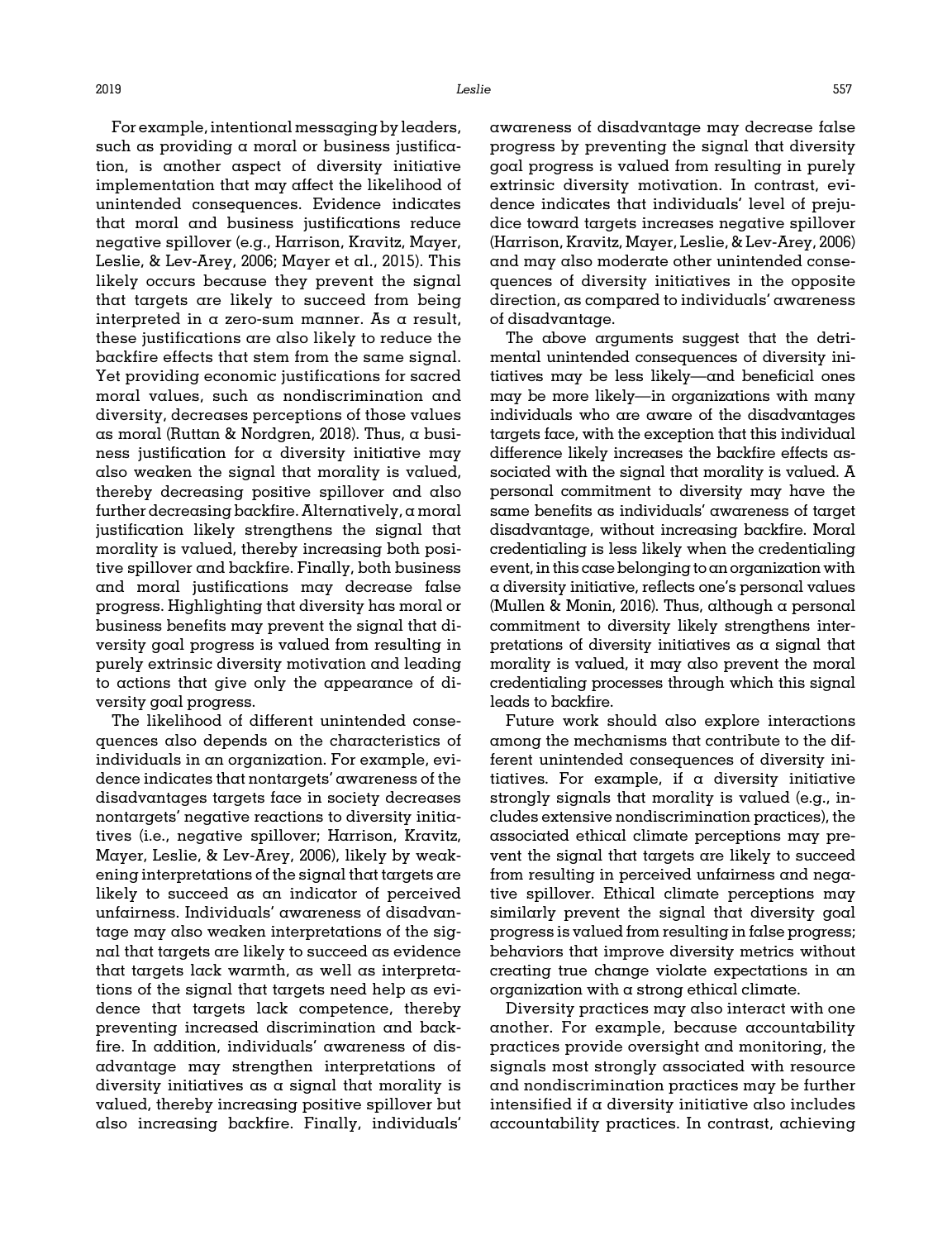diversity goal progress via nondiscrimination is somewhat antithetical to doing so via providing targets, but not nontargets, with additional resources. Thus, including nondiscrimination and resource practices in the same diversity initiative may weaken the signals most strongly associated with both sets of practices.

My theorizing also has implications for more distal outcomes. For example, some evidence indicates that diversity initiatives are positively related to organizational performance (e.g., [Armstrong et al., 2010\)](#page-21-0), presumably because they increase diversity, which, in turn, facilitates performance. I theorize that diversity initiatives increase ethical behavior and engagement (i.e., positive spillover), which are both positively related to organizational performance ([Detert,](#page-22-0) [Treviño, Burris,](#page-22-0) [& Andiappan, 2007;](#page-22-0) [Podsakoff,](#page-24-0) [Whiting, Podsakoff,](#page-24-0) [& Blume, 2009\)](#page-24-0). Future work could explore if any positive effects of diversity initiatives on performance are driven by positive spillover, in addition to or instead of increased diversity. Another distal intended outcome of diversity initiatives is fewer discrimination lawsuits. Yet to the extent that they create negative spillover (i.e., perceived unfairness and low nontarget engagement), diversity initiatives may increase discrimination lawsuits from nontargets.

Finally, the typological theory of the unintended consequences of diversity initiatives has implications for future research on the unintended consequences of other change initiatives. Unintended consequences are commonly studied in the social sciences (e.g., [Buchanan](#page-22-0) [& Stubblebine, 1962;](#page-22-0) [Campbell, 1979](#page-22-0)), yet [Merton](#page-24-0)'s (1936) seminal paper remains one of the few general treatments of the topic. Although the signals and other mechanisms I identify as drivers of unintended consequences are specific to the goals and content of diversity initiatives, the typology of unintended consequences I develop is more general; any number of change initiatives may produce one or more of the four unintended consequence types. Thus, my theorizing may prompt scholars to build theory regarding the mechanisms through which other change initiatives produce a wider array of unintended effects.

#### Implications for Practice

Broader theory on the unintended consequences of diversity initiatives has practical value. For example, my theorizing suggests that the metric most commonly used to gauge diversity initiative effectiveness—increased target representation ([Kulik](#page-23-0) [& Roberson, 2008\)](#page-23-0)—is insufficient. If target representation alone is assessed, a leader might deem a diversity initiative effective, without realizing that improved representation metrics reflect false progress and that the initiative is creating negative spillover. As a result, a full understanding of diversity initiative effectiveness requires measuring not only diversity goal progress but also other mechanisms and outcomes (e.g., ethical climate perceptions, engagement, ethical behavior, extrinsic diversity motivation, etc.) and also assessing diversity goal progress in ways that are immune to false progress effects.

My theorizing also has implications for increasing diversity initiative effectiveness; leaders can use various aspects of diversity initiative implementation (e.g., practices included, justifications provided) to decrease the likelihood of detrimental—and increase the likelihood of beneficial—unintended consequences. At the same time, any one strategy is unlikely to be a panacea that increases diversity initiative effectiveness across all criteria. For example, using extensive nondiscrimination practices while avoiding resource and accountability practices is likely to increase positive spillover and to decrease negative spillover, false progress, and some pathways that lead to backfire. At the same time, nondiscrimination practices are likely to increase backfire via moral credentialing and are also less likely than resource and accountability practices to result in positive diversity goal progress (e.g., [Kalev et al., 2006; Konrad](#page-23-0) & [Linnehan, 1995a\)](#page-23-0). Thus, strategies for improving diversity initiative effectiveness should be considered holistically, and the best strategy likely depends on the most pressing needs in an organization (e.g., is a lack of diversity goal progress or negative nontarget reactions a bigger concern?).

#### Limitations and Boundary Conditions

The typological theory offers a first step in broadening theory regarding the unintended effects of diversity initiatives, yet diversity initiatives may nevertheless produce additional unintended consequences. Moreover, there may be additional mechanisms and outcomes associated with the four unintended consequences. For example, any of the four unintended consequence types may be driven by additional factors, other than the signals and associated psychological and behavioral reactions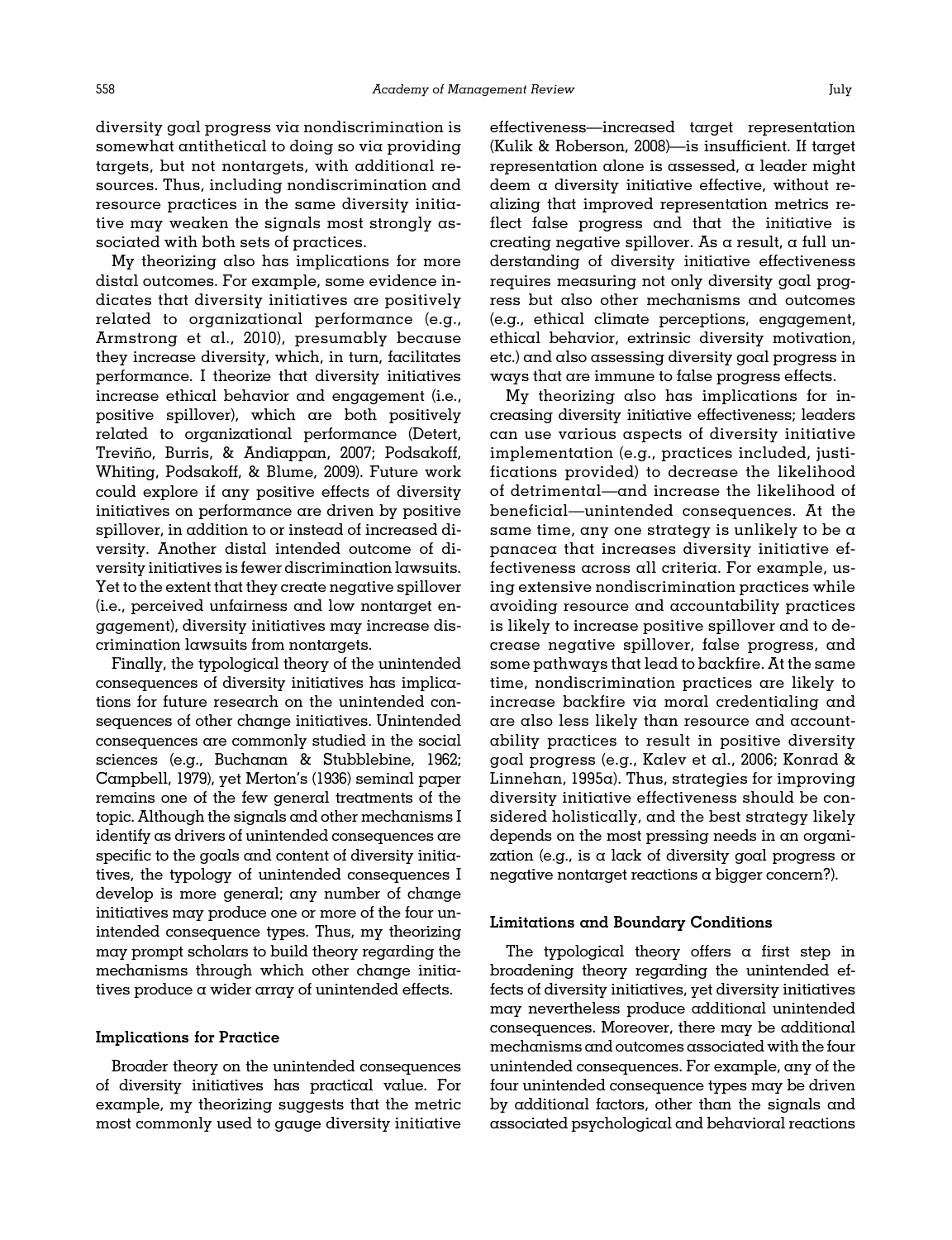<span id="page-21-0"></span>2019 Leslie 559

I focus on.Moreover, negative and positive spillover may occur on dimensions other than those I identify (i.e., nontarget engagement and ethical behavior). Likewise, although I rely on prior work to categorize diversity practices (e.g., [Konrad & Linnehan, 1995a;](#page-23-0) [Richard et al., 2013\)](#page-24-0), there may be alternative ways to categorize diversity practices, which, in turn, have consequences for the strength of the signals diversity initiatives send.

A boundary condition of my theorizing is the assumption that leaders adopt diversity initiatives with good intentions and implement them substantively. This assumption likely holds true in many organizations. Senior leaders are frequently the initiators of and primary advocates for diversity initiatives [\(Society for Human Resource](#page-25-0) [Management, 2009](#page-25-0)). Moreover, even when motivated by external factors (e.g., government legislation), organizational leaders often have discretion in implementing diversity initiatives and choose to do so substantively [\(Kelly & Dobbin,](#page-23-0) [1998; Kovach et al., 2004\)](#page-23-0). Nevertheless, governments at times force organizations to implement diversity initiatives in ways that afford little discretion (e.g., corporate board gender quotas in Norway; [Huse, 2012](#page-23-0)). These situations fall outside the scope of my theorizing, given that government mandates may cause leaders to implement diversity initiatives as window dressing, or even engage in purposeful sabotage, with the result that the detrimental consequences I classify as unintended (i.e., backfire, negative spillover, false progress) are intended by organizational leaders. Yet my theorizing also generalizes to these situations if the intended consequences of diversity initiatives are defined from the standpoint of governmental, rather than organizational, leaders. Just as the consequences of diversity initiatives implemented by organizational leaders depend on the reactions of individuals in the organization, the consequences of diversity initiatives implemented by governmental leaders depend on the reactions of organizational leaders.

## **CONCLUSION**

The success of diversity initiatives is critical from the standpoint of benefiting not only organizations but also the broader society. Yet diversity initiatives do not necessarily work as intended. To advance understanding of their effects, I developed broader theory regarding the

types of unintended consequences diversity initiatives produce, the signals that serve as their root causes, and the categories of diversity practices most likely to result in different unintended consequence types. Broader theory regarding the unintended consequences of diversity initiatives is likely to generate new insight into strategies for increasing their effectiveness.

# **REFERENCES**

- Anderson, D., Bjarnadóttir, M. V., Dezső, C. L., & Ross, D. G. In press. On a firm's optimal response to pressure for gender equity. Organization Science.
- Aquino, K., Stewart, M. M., & Reed, A. 2005. How social dominance orientation and job status influence perceptions of African-American affirmative action beneficiaries. Personnel Psychology, 58: 703–744.
- Armstrong, C., Flood, P. C., Guthrie, J. P., Lui, W., MacCurtain, S., & Mkamwa, T. 2010. The impact of diversity and equality management of firm performance beyond high performance work systems. Human Resource Management, 49: 977–998.
- Avery, D. R. 2003. Reactions to diversity in recruitment advertising—Are differences Black and White? Journal of Applied Psychology, 88: 672–679.
- Bartels, L. K., Nadler, J. T., Kufahl, K., & Pyatt, J. 2013. Fifty years after the Civil Rights Act: Diversity-management practices in the field. Industrial Organizational Psychology: Perspectives on Science and Practice, 6: 450–457.
- Bedi, A., Alpaslan, C. M., & Green, S. 2016. A meta-analytic review of ethical leadership outcomes and moderators. Journal of Business Ethics, 139: 517–536.
- Bertrand, M., & Hallock, K. 2001. The gender gap in top corporate jobs. Industrial and Labor Relations Review, 55: 3–21.
- Bertrand, M., & Mullainathan, S. 2004. Are Emily and Greg more employable than Lakisha and Jama? A field experiment on labor market discrimination. American Economic Review, 94: 991–1013.
- Bezrukova, K., Spell, C. S., Perry, J. L., & Jehn, K. A. 2016. A meta-analytical integration of over 40 years of research on diversity training evaluation. Psychological Bulletin, 142: 1227–1274.
- Blau, P. M. 1963. The dynamics of bureaucracy. Chicago: University of Chicago Press.
- Blau, P. M. 1964. Exchange and power in social life. New York: Wiley.
- Bobocel, D. R., Son Hing, L. S., Davey, L. M., Stanley, D. J., & Zanna, M. P. 1998. Justice-based opposition to social policies: Is it genuine? Journal of Personality and Social Psychology, 75: 653–669.
- Bowen, D. E., & Ostroff, C. 2004. Understanding HRM-firm performance linkages: The role of "strength" of the HRM system. Academy of Management Review, 29: 203–221.
- Brady, L. M., Kaiser, C. R., Major, B., & Kirby, T. A. 2015. It's fair for us: Diversity structures cause women to legitimize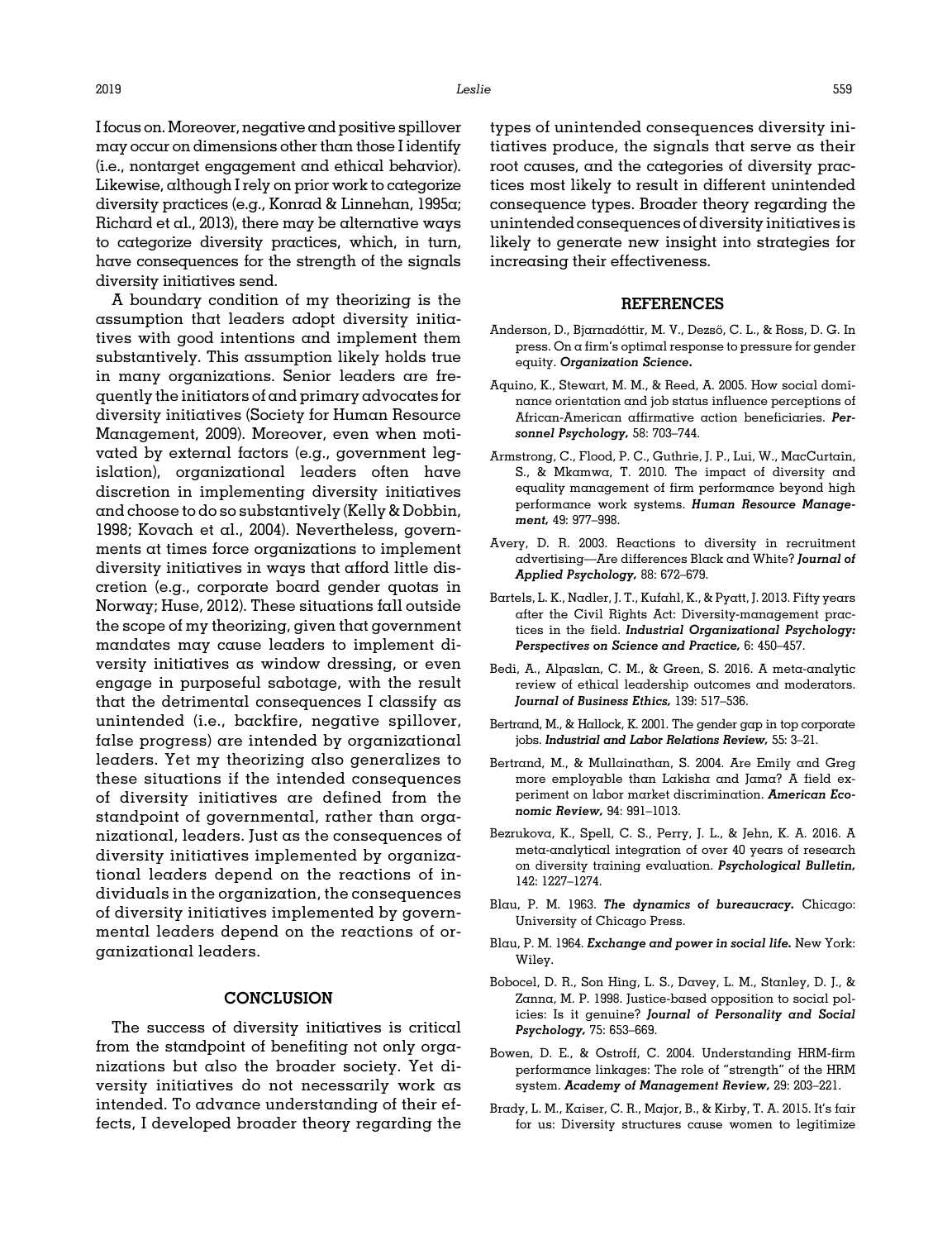<span id="page-22-0"></span>discrimination. Journal of Experimental Social Psychology, 57: 100–110.

- Brown, R. P., Charnsangavej, T., Keough, K. A., Newman, M. L., & Rentfrow, P. J. 2000. Putting the "affirm" into affirmative action: Preferential selection and academic performance. Journal of Personality and Social Psychology, 79: 736–747.
- Buchanan, J. M., & Stubblebine, W. M. 1962. Externality. Economica, 29: 371–384.
- Campbell, D. T. 1979. Assessing the impact of planned social change. Evaluation and Program Planning, 2: 67–90.
- Castilla, E. J., & Benard, S. 2010. The paradox of meritocracy in organizations. Administrative Science Quarterly, 55: 543–576.
- Coase, R. H. 1960. The problem of social cost. Journal of Law and Economics, 3: 1–44.
- Colquitt, J. A., Scott, B. A., Rodell, J. B., Long, D. M., Zapata, C. P., Conlon, D. E., & Wesson, M. J. 2013. Justice at the millennium, a decade later: A meta-analytic test of social exchange and affect-based perspectives. Journal of Applied Psychology, 98: 199–236.
- Crandall, C. S., & Eshelman, A. 2003. A justificationsuppression model of the expression and experience of prejudice. Psychological Bulletin, 129: 414–446.
- Cropanzano, R., Byrne, Z. S., Bobocel, D. R., & Rupp, D. E. 2001. Moral virtues, fairness heuristics, social entities, and other denizens of organizational justice. Journal of Vocational Behavior, 58: 164–209.
- Cropanzano, R., & Mitchell, M. S. 2005. Social exchange theory: An interdisciplinary review. Journal of Management, 31: 874–900.
- Cuddy, A. J. C., Fiske, S. T., & Glick, P. 2008. Warmth and competence as universal dimensions of social perception: The stereotype content model and BIAS map. Advances in Experimental Social Psychology, 40: 61–149.
- Cuddy, A. J. C., Glick, P., & Beninger, A. 2011. The dynamics of warmth and competence judgments and their outcomes in organizations. Research in Organizational Behavior, 31: 73–98.
- Deci, E. L., Koestner, R., & Ryan, R. M. 1999. A meta-analytic review of experiments examining the effects of extrinsic rewards on intrinsic motivation. Psychological Bulletin, 125: 627–668.
- Deitch, E. A., Barsky, A., Butz, R. M., Chan, S., & Brief, A. P. 2003. Subtle yet significant: The existence and impact of everyday racial discrimination in the workplace. Human Relations, 56: 1299–1324.
- Detert, J. R., Treviño, L. K., Burris, E. R., & Andiappan, M. 2007. Managerial models of influence and counter productivity in organizations: A longitudinal business-unit-level investigation. Journal of Applied Psychology, 92: 993–1005.
- Devine, P. G., Forscher, P. S., Austin, A. J., & Cox, W. T. 2012. Long-term reduction in implicit race bias: A prejudice habit-breaking intervention. Journal of Experimental Social Psychology, 48: 1267–1278.
- Devine, P. G., Plant, E. A., Amodio, D. M., Harmon-Jones, E., & Vance, S. L. 2002. The regulation of explicit and implicit race bias: The role of motivations to respond without

prejudice. Journal of Personality and Social Psychology, 82: 835–848.

- Dipboye, R. L. 1985. Some neglected variables in research on discrimination in appraisals. Academy of Management Review, 24: 592–602.
- Dobbin, F., Schrage, D., & Kalev, A. 2015. Rage against the iron cage: The varied effects of bureaucratic personnel reforms on diversity. American Sociological Review, 80: 1014–1044.
- Doty, D. H., & Glick, W. H. 1994. Typologies as a unique form of theory building: Toward improved understanding and modeling. Academy of Management Review, 19: 230–251.
- Dover, T. L., Major, B. M., & Kaiser, C. R. 2014. Diversity initiatives, status, and system-justifying beliefs: When and how diversity efforts de-legitimize discrimination claims. Group Processes & Intergroup Relations, 17: 485–493.
- Dover, T. L., Major, B., & Kaiser, C. R. 2016. Members of highstatus groups are threatened by pro-diversity organizational messages. Journal of Experimental Social Psychology, 62: 58–67.
- Duguid, M. M., & Thomas-Hunt, M. C. 2015. Condoning stereotyping? How awareness of stereotyping prevalence impacts expression of stereotypes. Journal of Applied Psychology, 100: 343–359.
- Edelman, L. B. 1992. Legal ambiguity and symbolic structure: Organizational mediation of civil rights law. American Journal of Sociology, 97: 1531–1576.
- Edelman, L. B., Fuller, S. R., & Mara-Drita, I. 2001. Diversity rhetoric and the managerialization of law. American Journal of Sociology, 106: 1589–1641.
- Effron, D. A., Cameron, J. S., & Monin, B. 2009. Endorsing Obama licenses favoring Whites. Journal of Experimental Social Psychology, 45: 590–593.
- Ely, R. J., & Thomas, D. A. 2001. Cultural diversity at work: The effects of diversity perspectives on work group processes and outcomes. Administrative Science Quarterly, 42: 229–273.
- Evans, D. C. 2003. A comparison of the other-directed stigmatization produced by legal and illegal forms of affirmative action. Journal of Applied Psychology, 88: 121–130.
- Fiske, S. T., Cuddy, A. J. C., Glick, P., & Xu, J. 2002. A model of (often mixed) stereotype content: Competence and warmth respectively follow from perceived status and competition. Journal of Personality and Social Psychology, 82: 878–902.
- Folger, R. 1998. Fairness as a moral virtue. In M. Schminke (Ed.), Managerial ethics: Moral management of people and processes: 13–34. Mahwah, NJ: Lawrence Erlbaum Associates.
- Gouldner, A. W. 1960. The psychology of behavioral exchange. Reading, MA: Addison-Wesley.
- Greening, D. W., & Turban, D. B. 2000. Corporate social performance as a competitive advantage in attracting a quality workforce. Business & Society, 39: 254–280.
- Greenwald, A. G., Poehlman, T. A., Uhlmann, E. L., & Banaji, M. R. 2009. Understanding and using the implicit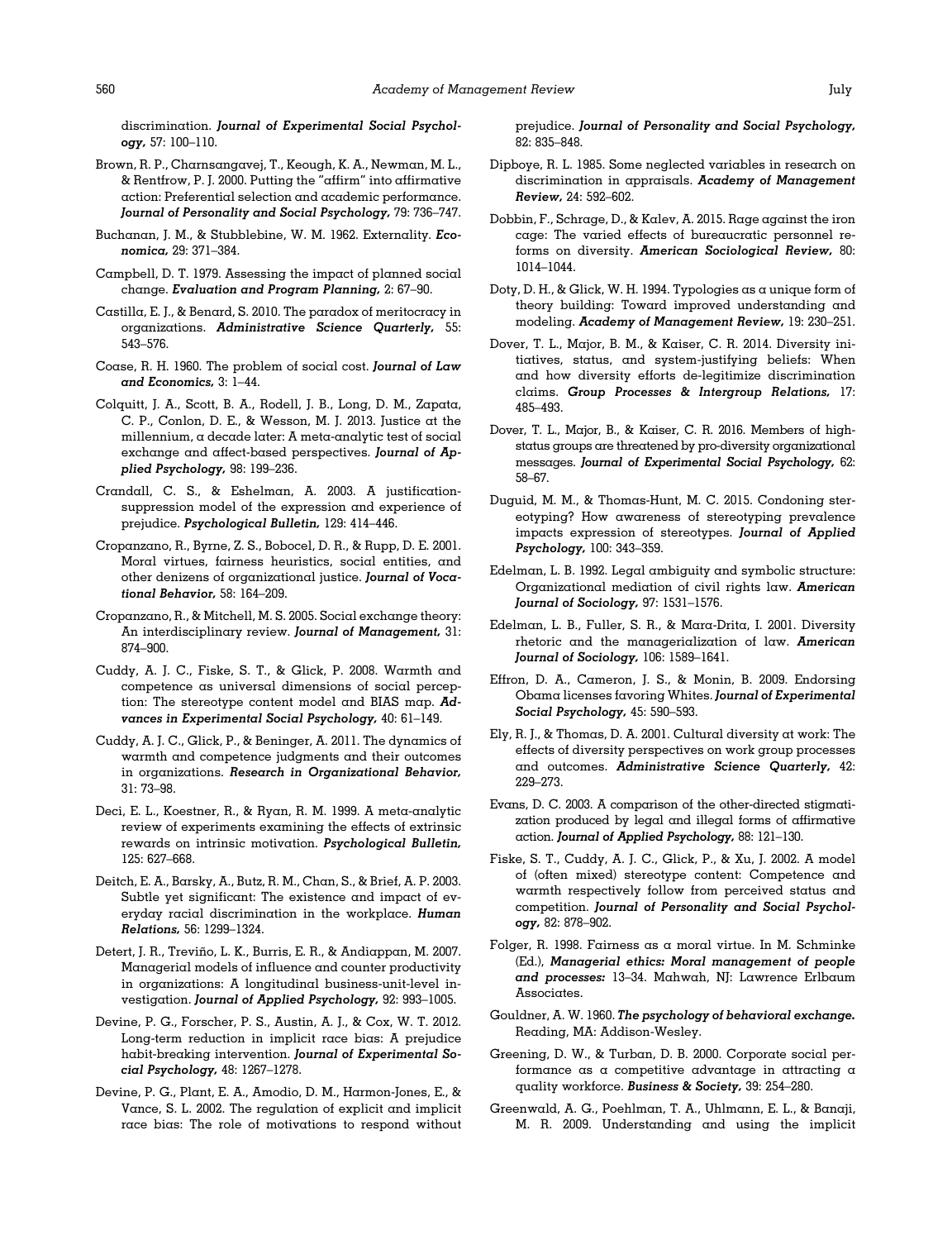<span id="page-23-0"></span>association test: III. Meta-analysis of predictive validity. Journal of Personality and Social Psychology, 97: 17–41.

- Greenwald, B. C., & Stiglitz, J. E. 1986. Externalities in economies with imperfect information and incomplete markets. Quarterly Journal of Economics, 101: 229–264.
- Guzzo, R. A., & Noonan, K. A. 1994. Human resource practices as communications and the psychological contract. Human Resource Management, 33: 447–462.
- Harrison, D. A., Kravitz, D. A., Mayer, D. M., Leslie, L. M., & Lev-Arey, D. 2006. Understanding attitudes toward affirmative action programs in employment: Summary and metaanalysis of 35 years of research. Journal of Applied Psychology, 91: 1013–1036.
- Harrison, D. A., Newman, D. A., & Roth, P. L. 2006. How important are job attitudes? Meta-analytic comparisons of integrative behavioral outcomes and time sequences. Academy of Management Journal, 49: 305–325.
- Heilman, M. E. 1994. Affirmative action: Some unintended consequences for working women. Research in Organizational Behavior, 19: 125–169.
- Heilman, M. E., Battle, W. S., Keller, C. E., & Lee, R. A. 1998. Type of affirmative action policy: A determinant of reactions to sex-based preferential selection. Journal of Applied Psychology, 83: 190–205.
- Heilman, M. E., Block, C. J., & Stathatos, P. 1997. The affirmative action stigma of incompetence: Effects of performance information ambiguity. Academy of Management Journal, 40: 603–625.
- Heilman, M. E., & Welle, B. 2006. Disadvantaged by diversity? The effects of diversity goals on competence perceptions. Journal of Applied Social Psychology, 36: 1291–1319.
- Herdman, A. O., & McMillan-Capehart, A. 2010. Establishing a diversity program is not enough: Exploring the determinants of diversity climate. Journal of Business and Psychology, 25: 39–53.
- Huffman, M. L., King, J., & Reichelt, M. 2017. Equality for whom? Organizational policies and the gender gap across the German earnings distribution. Industrial and Labor Relations Review, 70: 16–41.
- Huse, M. 2012. The "golden skirts": Lessons from Norway about women on corporate boards of directors. In S. Gröschul & J. Takagi (Eds.), Diversity quotas, diverse perspective: The case of gender: 11–23. Aldershot, UK: Gower.
- James, E., Brief, A., Dietz, J., & Cohen, R. 2001. Prejudice matters: Understanding the reactions of Whites to affirmative action programs targeted to benefit Blacks. Journal of Applied Psychology, 86: 1120–1128.
- Jayne, M., & Dipboye, R. 2004. Leveraging diversity to improve business performance: Research findings and recommendations for organizations. Human Resource Management, 43: 409–424.
- Jones, D. A., Willness, C. R., & Madey, S. 2014. Why are job seekers attracted by corporate social performance? Experimental and field tests of three signal-based mechanisms. Academy of Management Journal, 57: 383–404.
- Jones, E. E., & Davis, K. E. 1965. From acts to dispositions: The attribution process in person perception. Advances in Experimental Social Psychology, 2: 219–266.
- Jones, K. P., Peddie, C. I., Gilrane, V. L., King, E. B., & Gray, A. L. 2016. Not so subtle: A meta-analytic investigation of the correlates of subtle and overt discrimination. Journal of Management, 42: 1588–1613.
- Joshi, A., Son, J., & Roh, H. 2015. When can women close the gap? A meta-analytic test of sex differences in performance and rewards. Academy of Management Journal, 58: 1516–1545.
- Kaiser, C. R., Major, B., Jurcevic, I., Dover, T. L., Brady, L. M., & Shapiro, J. R. 2013. Presumed fair: Effects of organizational diversity structures. Journal of Personality and Social Psychology, 3: 504–519.
- Kalev, A., Dobbin, F., & Kelly, E. 2006. Best practices or best guesses? Assessing the efficacy of corporate affirmative action and diversity policies. American Sociological Review, 71: 589–617.
- Kelley, H. H., & Michela, J. L. 1980. Attribution theory and research. Annual Review of Psychology, 31: 457–501.
- Kelly, E. L., & Dobbin, F. 1998. How affirmative action became diversity management: Employer response to antidiscrimination law, 1961–1996. American Behavioral Scientist, 41: 960–984.
- Kerr, S. 1975. On the folly of rewarding A, while hoping for B. Academy of Management Journal, 18: 769–783.
- Kirby, T. A., Kaiser, C. R., & Major, B. 2015. Insidious procedures: Diversity awards legitimize unfair organizational practices. Social Justice Research, 28: 169–186.
- Kish-Gephart, J. J., Harrison, D. A., & Treviño, L. K. 2010. Bad apples, bad cases, and bad barrels: Meta-analytic evidence about sources of unethical decisions at work. Journal of Applied Psychology, 95: 1–31.
- Konrad, A. M., & Linnehan, F. 1995a. Formalized HRM structures: Coordinating equal employment opportunity or concealing organizational practices? Academy of Management Journal, 38: 787–820.
- Konrad, A. M., & Linnehan, F. 1995b. Race and sex difference in line managers' reactions to equal employment opportunity and affirmative action interventions. Group & Organization Management, 20: 409–439.
- Kovach, K. A., Kravitz, D. A., & Hughes, A. A. 2004. Affirmative action: How can we be so lost when we don't even know where we are going? Labor Law Journal, 55: 53-61.
- Kravitz, D. A. 1995. Attitudes toward affirmative action plans directed at Blacks: Effects of plan and individual differences. Journal of Applied Social Psychology, 25: 2192–2220.
- Kulik, C. T., & Roberson, L. 2008. Diversity initiative effectiveness: What organizations can and cannot expect from diversity recruitment, diversity training, and formal mentoring programs. In A. P. Brief (Ed.), Diversity at work: 265–317. Cambridge: Cambridge University Press.
- Kwoh, L. 2012. Firms hail new chiefs (of diversity). Wall Street Journal, January 5: [https://www.wsj.com/articles/](https://www.wsj.com/articles/SB10001424052970203899504577129261732884578) [SB10001424052970203899504577129261732884578](https://www.wsj.com/articles/SB10001424052970203899504577129261732884578).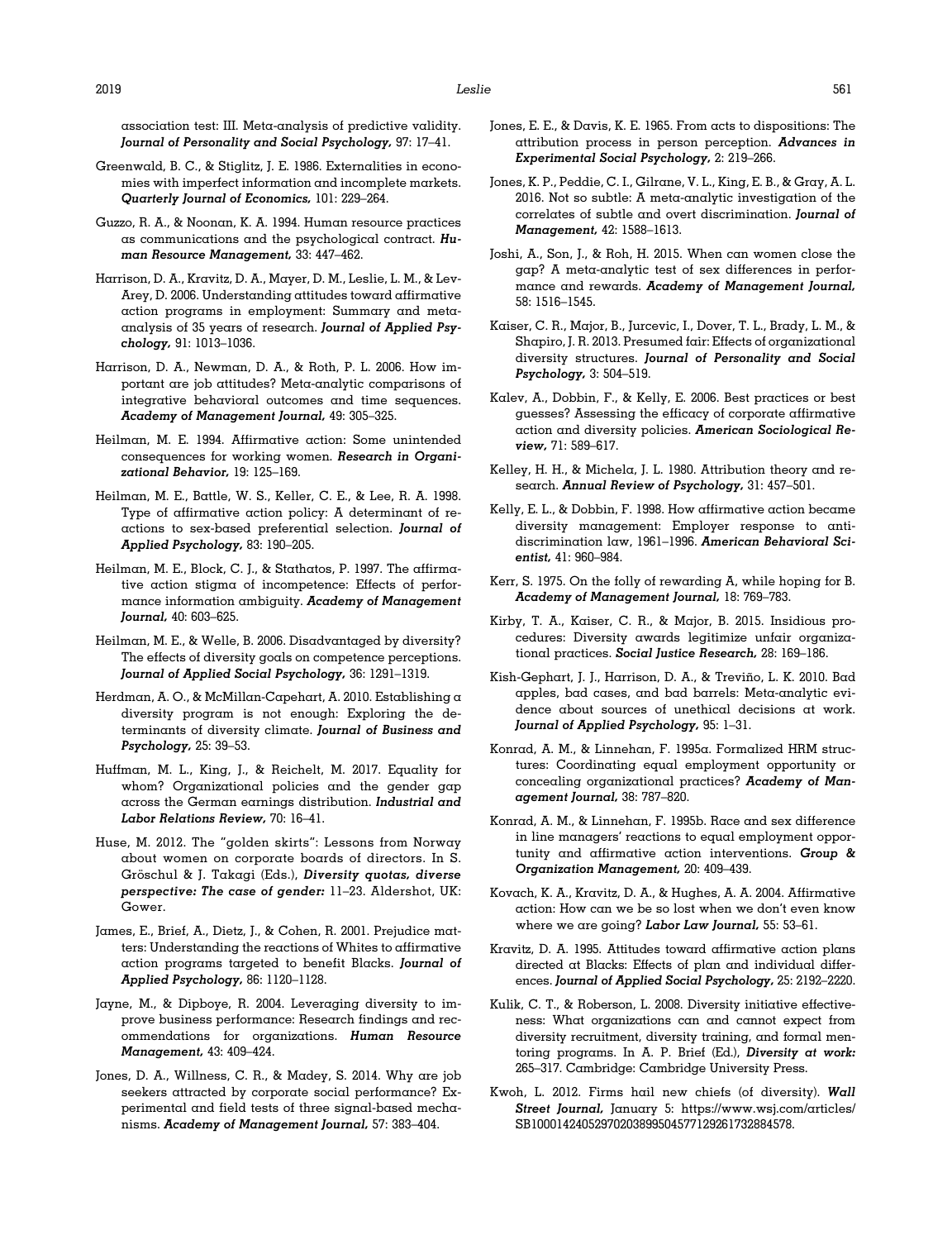- <span id="page-24-0"></span>Legault, L., Green-Demers, I., Grant, P., & Chung, J. 2007. On the self-regulation of implicit and explicit prejudice: A self-determination perspective. Personality and Social Psychology Bulletin, 33: 732–749.
- Leslie, L. M., Manchester, C. F., & Dahm, P. C. 2017. Why and when does the gender gap reverse? Diversity goals and the pay premium for high potential women. Academy of Management Journal, 60: 402–422.
- Leslie, L. M., Mayer, D. M., & Kravitz, D. A. 2014. The stigma of affirmative action: A stereotyping-based theory and meta-analytic test of the consequences for performance. Academy of Management Journal, 57: 964–989.
- Lowery, B. S., Unzueta, M. M., Knowles, E. D., & Goff, P. A. 2006. Concern for the ingroup and opposition to affirmative action. Journal of Personality and Social Psychology, 90: 961–974.
- Macey, W. H., & Schneider, B. 2008. The meaning of employee engagement. Industrial and Organizational Psychology: Perspectives on Science and Practice, 1: 3–30.
- Magee, J. C., Kilduff, G. J., & Heath, C. 2011. On the folly of principal's power: Managerial psychology as a cause of bad incentives. Research in Organizational Behavior, 31: 25–41.
- Martin, K. D., & Cullen, J. B. 2006. Continuities and extensions of ethical climate theory: A meta-analytic review. Journal of Business Ethics, 69: 175–194.
- Mayer, D. M. 2014. A review of the literature on ethical climate and culture. In B. Schneider & K. M. Barbera (Eds.), The Oxford handbook of organizational climate and culture: 415–440. Oxford: Oxford University Press.
- Mayer, D. M., Kuenzi, M., & Greenbaum, R. L. 2010. Examining the link between ethical leadership and employee misconduct: The mediating role of ethical climate. Journal of Business Ethics, 95: 7–16.
- Mayer, D. M., McCluney, C., Sonday, L., & Cameron, L. 2015. Giving managers the business: The effectiveness of business and moral case arguments for increasing organizational diversity. Paper presented at the annual meeting of the Academy of Management, Vancouver, British Columbia.
- McKay, P. F., Avery, D. R., & Morris, M. A. 2009. A tale of two climates: Diversity climate from subordinates' and managers' perspectives and their role in store unit sales performance. Personnel Psychology, 62: 767–791.
- Merritt, A. C., Effron, D. A., & Monin, B. 2010. Moral selflicensing: When being good frees us to be bad. Social and Personality Psychology Compass, 4/5: 344–357.
- Merton, R. K. 1936. The unanticipated consequences of purposive social action. American Sociological Review, 1: 894–904.
- Monin, B., & Miller, D. T. 2001. Moral credentials and the expression of prejudice. Journal of Personality and Social Psychology, 81: 33–43.
- Mor Barak, M. E., Cherin, D. A., & Berkman, S. 1998. Organizational and personal dimensions in diversity climate: Ethnic and gender differences in employee perceptions. Journal of Applied Behavioral Science, 34: 82–104.
- Morris, M. W., & Peng, K. 1994. Culture and cause: American and Chinese attributions for social and physical events. Journal of Personality and Social Psychology, 67: 949–971.
- Mullen, E., & Monin, B. 2016. Consistency versus licensing effects of past moral behavior. Annual Review of Psychology, 67: 363–385.
- Nishii, L. H. 2013. The benefits of climate for inclusion for gender-diverse groups. Academy of Management Journal, 56: 1754–1774.
- Nishii, L. H., Khattab, J., Shemla, M., & Paluch, R. 2018. A multilevel process model for understanding diversity practice effectiveness. Academy of Management Annals, 12: 37–82.
- Nishii, L. H., Lepak, D. P., & Schneider, B. 2008. Employee attributions of the "why" of HR practices: Their effects on employee attitudes and behavior and customer satisfaction. Personnel Psychology, 61: 503–545.
- Nishii, L. H., & Wright, P. 2008. Variability within organizations: Implications for strategic human resource management. In D. B. Smith (Ed.), The people make the place: 225–248. Mahwah, NJ: Lawrence Erlbaum Associates.
- Norton, M. I., & Sommers, S. R. 2011. Whites see racism as a zero-sum game that they are now losing. Perspectives on Psychological Science, 6: 215–218.
- Ordoñez, L. D., Schweitzer, M. E., Galinsky, A. D., & Bazerman, ´ M. H. 2009. Goals gone wild: The systematic side effects of overprescribing goal setting. Academy of Management Perspectives, 23(1): 6-16.
- Ostroff, C., & Bowen, D. E. 2000. Moving HR to a higher level: HR practices and organizational effectiveness. In K. J. Klein & S. W. J. Kozlowski (Eds.), Multilevel theory, research, and methods in organizations: 211–266. San Francisco: Jossey-Bass.
- Pfeffer, J., & Sutton, R. I. 2006. Hard facts, dangerous half-truths, and total nonsense: Profiting from evidence-based management. Boston: Harvard Business School Press.
- Plant, E. A., & Devine, P. G. 1998. Internal and external motivation to respond without prejudice. Journal of Personality and Social Psychology, 75: 811–832.
- Plaut, V. C., Garnett, F. G., Buffardi, L. E., & Sanchez-Burks, J. 2011. "What about me?" Perceptions of exclusion and Whites' reactions to multiculturalism. Journal of Personality and Social Psychology, 101: 337–353.
- Podsakoff, N. P., Whiting, S. W., Podsakoff, P. M., & Blume, B. D. 2009. Individual- and organizational-level consequences of organizational citizenship behaviors: A meta-analysis. Journal of Applied Psychology, 94: 122–141.
- Portes, A. 2000. The hidden abode: Sociology as an analysis of the unexpected. American Sociological Review, 65: 1–18.
- Richard, O. C., Murthi, B. P. S., & Ismail, K. 2007. The impact of racial diversity on intermediate and long-term performance: The moderating effect of environmental context. Strategic Management Journal, 28: 1213–1233.
- Richard, O. C., Roh, H., & Pieper, J. R. 2013. The link between diversity and equality management practice bundles and racial diversity in the managerial ranks: Does firm size matter? Human Resource Management, 52: 215–242.